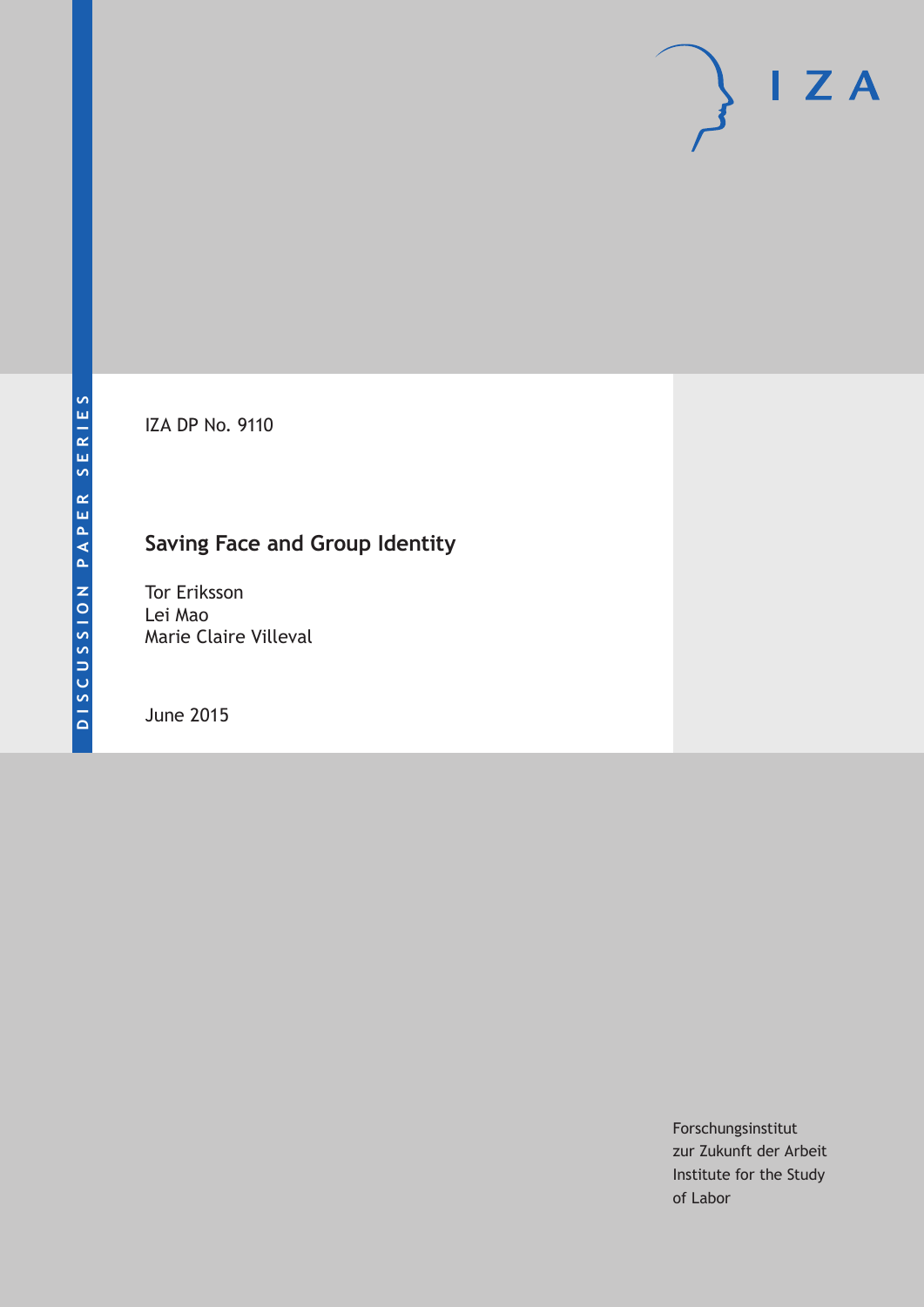# **Saving Face and Group Identity**

## **Tor Eriksson**

*Aarhus University*

## **Lei Mao**

*Central University of Finance and Economics*

## **Marie Claire Villeval**

*Université de Lyon, CNRS, GATE and IZA*

## Discussion Paper No. 9110 June 2015

IZA

P.O. Box 7240 53072 Bonn **Germany** 

Phone: +49-228-3894-0 Fax: +49-228-3894-180 E-mail: iza@iza.org

Any opinions expressed here are those of the author(s) and not those of IZA. Research published in this series may include views on policy, but the institute itself takes no institutional policy positions. The IZA research network is committed to the IZA Guiding Principles of Research Integrity.

The Institute for the Study of Labor (IZA) in Bonn is a local and virtual international research center and a place of communication between science, politics and business. IZA is an independent nonprofit organization supported by Deutsche Post Foundation. The center is associated with the University of Bonn and offers a stimulating research environment through its international network, workshops and conferences, data service, project support, research visits and doctoral program. IZA engages in (i) original and internationally competitive research in all fields of labor economics, (ii) development of policy concepts, and (iii) dissemination of research results and concepts to the interested public.

<span id="page-1-0"></span>IZA Discussion Papers often represent preliminary work and are circulated to encourage discussion. Citation of such a paper should account for its provisional character. A revised version may be available directly from the author.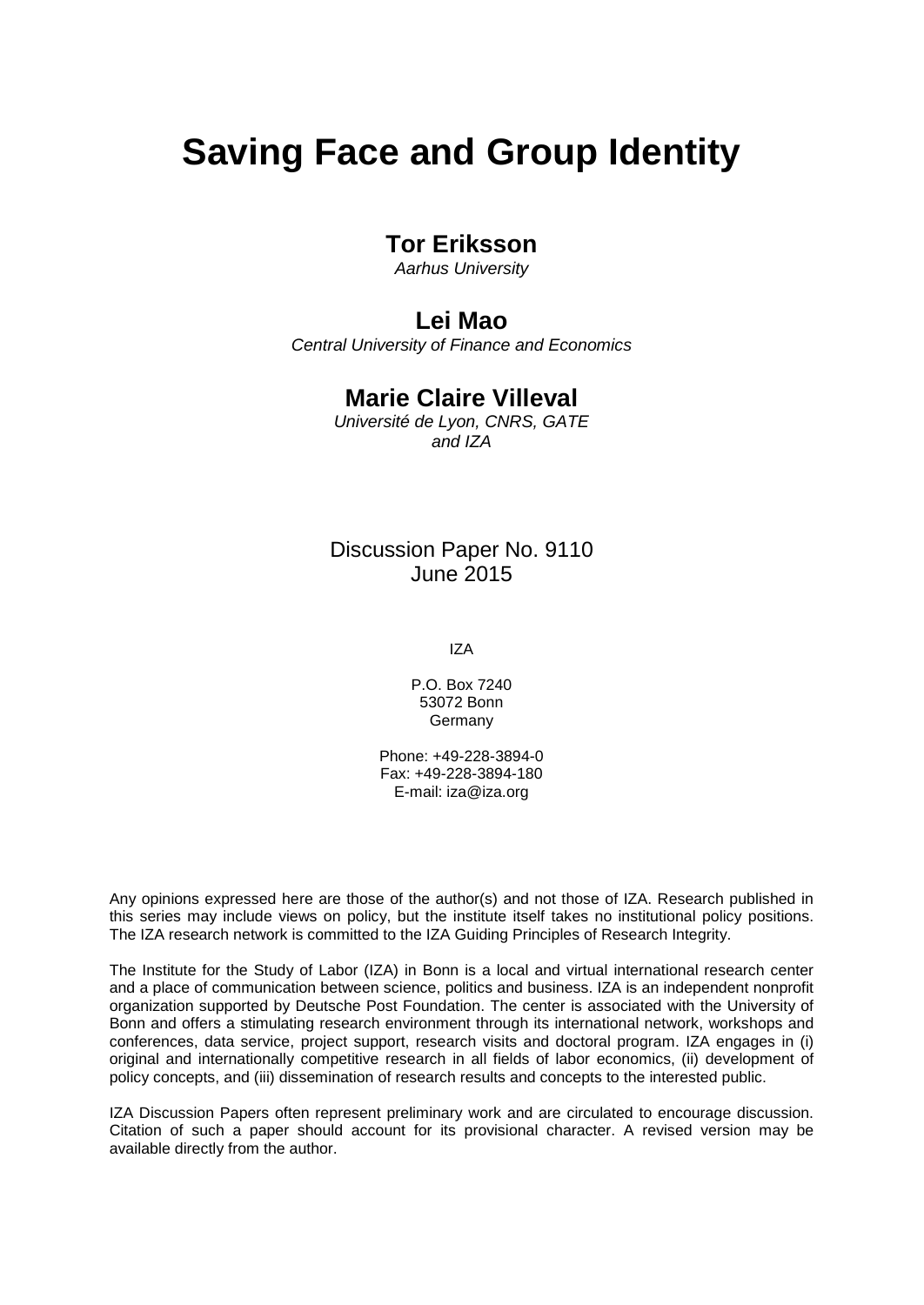IZA Discussion Paper No. 9110 June 2015

## **ABSTRACT**

## **Saving Face and Group Identity[\\*](#page-1-0)**

Are people willing to sacrifice resources to save one's and others' face? In a laboratory experiment, we study whether individuals forego resources to avoid the public exposure of the least performer in their group. We show that a majority of individuals are willing to pay to preserve not only their self- but also other group members' image. This behavior is frequent even in the absence of group identity. When group identity is more salient, individuals help regardless of whether the least performer is an in-group or an out-group. This suggests that saving others' face is a strong social norm.

JEL Classification: C92, D03, M52, Z13

Keywords: saving face, social image, pro-social behavior, group identity, experiment

Corresponding author:

Marie Claire Villeval CNRS, GATE Lyon St Etienne 93, Chemin des Mouilles F-69130, Ecully France E-mail: [villeval@gate.cnrs.fr](mailto:villeval@gate.cnrs.fr)

We are grateful to participants at the Economic Science Association in New-York, the  $3^{rd}$  Annual Xiamen University International Workshop on Experimental Economics, the ASFEE conference in Montpellier, the workshop on Cooperation, cultural aspects and norms in Jerusalem, and seminar participants at GATE for valuable comments on an earlier version of this paper. We also address special thanks to F. Galeotti and D. Houser for very useful comments. We thank S. Ferriol, R. Cautain and Q. Thévenet for programming this experiment and T. He and Y. Chen for excellent research assistance. This research program has been supported by a grant from the French National Research Agency (ANR, EMCO program, HEIDI grant) and was performed within the framework of the LABEX CORTEX (ANR-11-LABX-0042) of Université de Lyon, within the program "Investissements d'Avenir" (ANR-11-IDEX-007) operated by the French National Research Agency (ANR).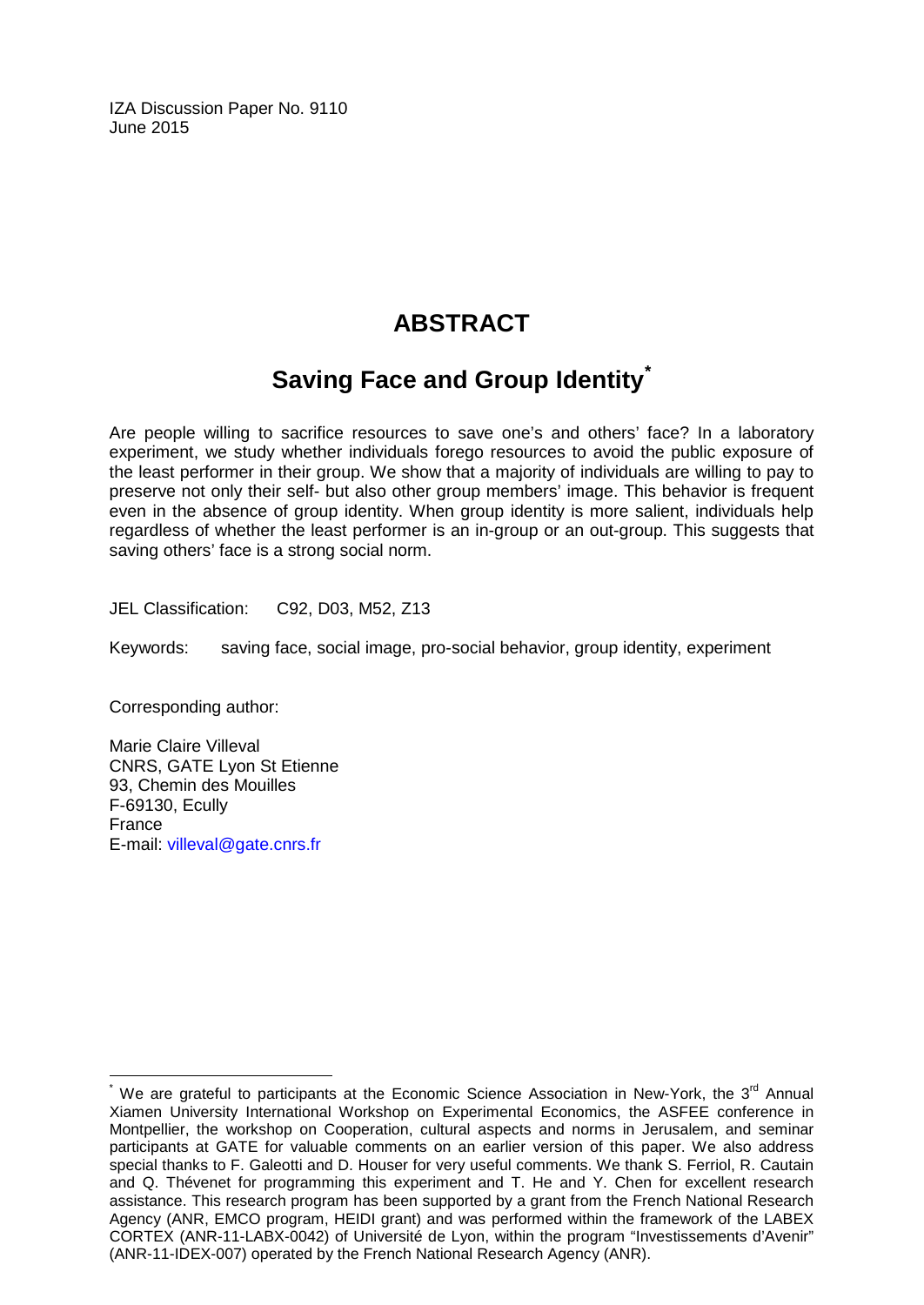#### 1. INTRODUCTION

The concern for one's and other's image is crucial for diplomacy, informal contract enforcement, maintenance of business networks, good employment relationships, successful bargaining situations (Ting-Toomey, 2005). Yet, individuals or organizations' image may be threatened by the development of practices like the dissemination of performance ratings that praise the best performers but may also shame the least performers. Examples include school quality rankings, citation indices and rankings in academia, ranking of sellers on on-line purchasing websites, employee performance evaluations in organizations.<sup>1</sup> While rankings may motivate some individuals to outperform others, they may also generate losses of utility in terms of image. Indeed, individuals may lose face and be less willing to identify themselves with their employer.

If people make efforts to protect their own image, are they also willing to sacrifice monetary resources to save other's face? Social psychologists have shown how preserving image is important for humans in society (Spencer *et al*., 2001; Baumeister *et al*., 2005; Mruk, 2006). Sociologists have studied how self-esteem and considerateness for others lead people to preserve self- and others' face in social encounters. Goffman has defined face as "an image of self delineated in terms of approved social attributes" (2005, p.5), and shown that face-saving practices are a condition for social interactions. In contrast, economists have not widely investigated the importance of face-saving for the self and others.<sup>2</sup> This study aims at contributing to understand face saving by combining the economic analysis of image and social preferences. Recent theories (Benabou and Tirole, 2006; Koszegi, 2006) and empirical tests of image concern (Johansson-Stenman and Svedsater, 2012; Johansson-Stenman and Martinsson, 2005; Alpizar *et al.,* 2008; Ariely *et al.,* 2009; Lacera and Macis, 2010; Cappelen *et al*., 2012) demonstrate that individuals care about how others perceive their actions. People are motivated by what others think about them (Ellingsen and Johannesson, 2007, 2008a; Eriksson and Villeval,

 $1$  Many firms struggle to find a well-functioning performance evaluation system. Recently, well-known companies have abolished their annual performance review (Adobe) or moved from a rigid, forced ranking approach to systems that are more flexible (Microsoft, Yahoo). One aspect that is not recognized in the literature is the loss of face (selfas well as others' image) associated with performance evaluations in which individuals' ranks are publicly exposed.

<sup>&</sup>lt;sup>2</sup> An exception is Hugh-Johns and Reinstein (2010) who study loss of face as the disutility for common-knowledge of rejection. The fear of losing face leads to inefficiencies in markets because it leads to fewer offers.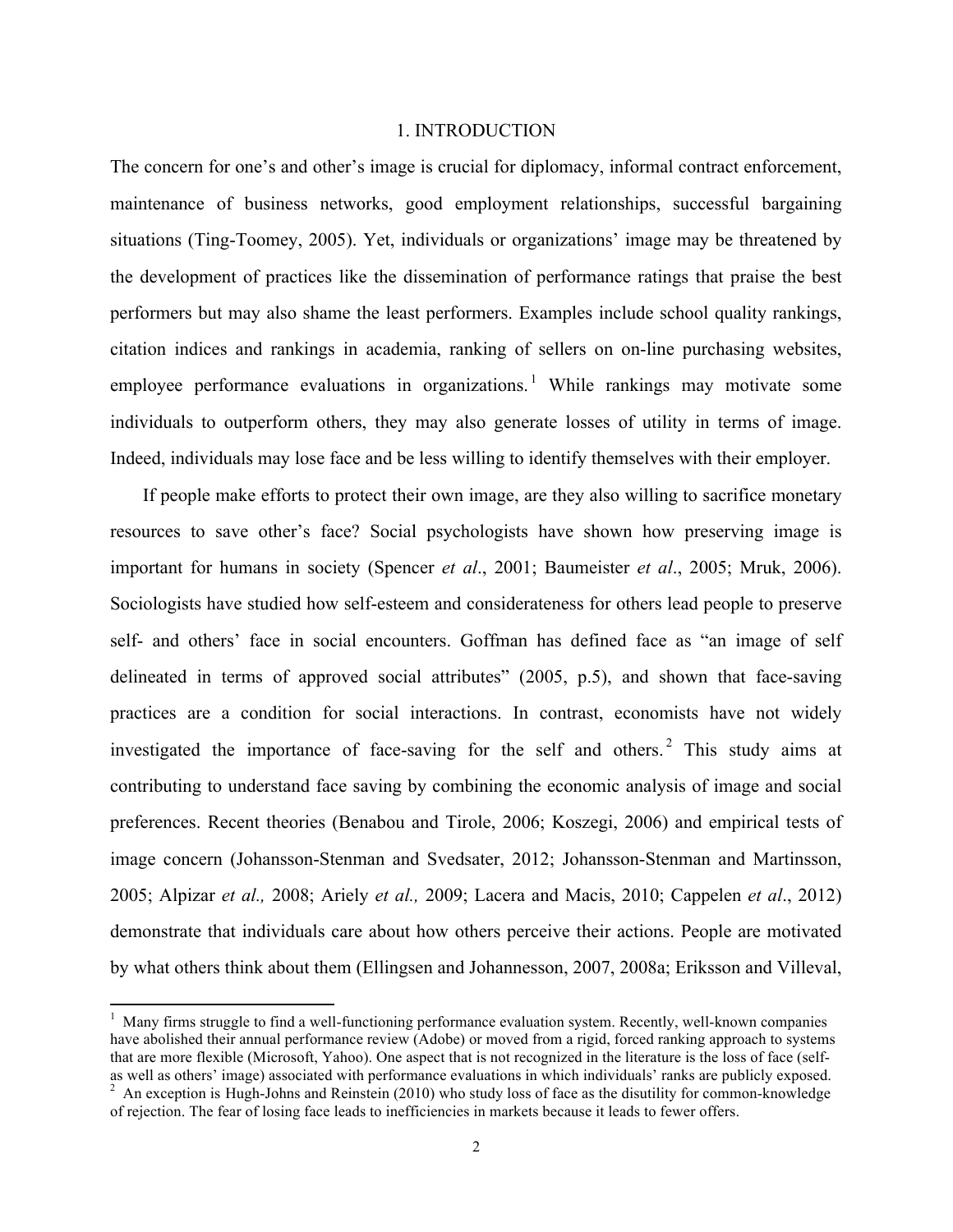2011). These studies do not, however, directly examine the value for individuals to maintain selfand others' face.

In this paper, we study experimentally whether people sacrifice monetary resources to avoid being publicly exposed  $-$  i.e. to save face  $-$  when exposure signals that the individual's performance is the lowest compared to others. Another originality is analyzing how large is the share of individuals who accept incurring costs to save the face of others without reaping any personal material benefit from this action. Testing face saving would be very difficult by means of survey or registry data. Therefore, we have designed a laboratory experiment that we tested in China from where the concept of face *(mien-tzu)* originates (Ho, 1976).<sup>3</sup> In the *Baseline* treatment subjects are matched in triads and have to perform a real-effort task for a fixed payment. In one part of the treatment, those whose performance is lowest in their triad are singled out and briefly publicly exposed. Although the equilibrium is not exerting any effort, public exposure may be perceived as signaling a lower status. It is thus susceptible to shame individuals.<sup>4</sup> It can however be avoided if at least two triad members are willing to pay a fee. This one-shot decision allows us to measure the likelihood of sacrificing resources to save one's and others' image.

One contribution of this paper is showing that most individuals strive to save face and are willing to pay to avoid public exposure. Moreover, more than half of the subjects sacrifice some of their material interest to avoid others' exposure. Such a behavior can be related to empathy, altruism (Andreoni and Miller, 2002) and norm enforcement to maintain the integrity of a society (Fehr and Fischbacher, 2003) in the domain of image. A major contribution is showing that altruistic behavior extends beyond the pecuniary realm and includes taking actions that benefit the social standing of others.

Then, we investigate whether the willingness to avoid others' exposure is sensitive to the

<sup>&</sup>lt;sup>3</sup> Face is a key dimension in the Confucian culture to orchestrate social interactions (Hu, 1944; Redding and Ng, 1982; Yang, 1989; Qi, 2011). The concern of Chinese for face results from a socialization process using shaming techniques to inculcate strong sensitivity to group belonging and others' opinion (Redding and Ng, 2002). The concern for others' image is called "giving face" in Chinese.

<sup>&</sup>lt;sup>4</sup> We kept the procedure as soft as possible to avoid creating too much embarrassment. In psychology, Smith *et al.* (2002) have shown that shame has two core features: its links with public exposure and with negative self-evaluation.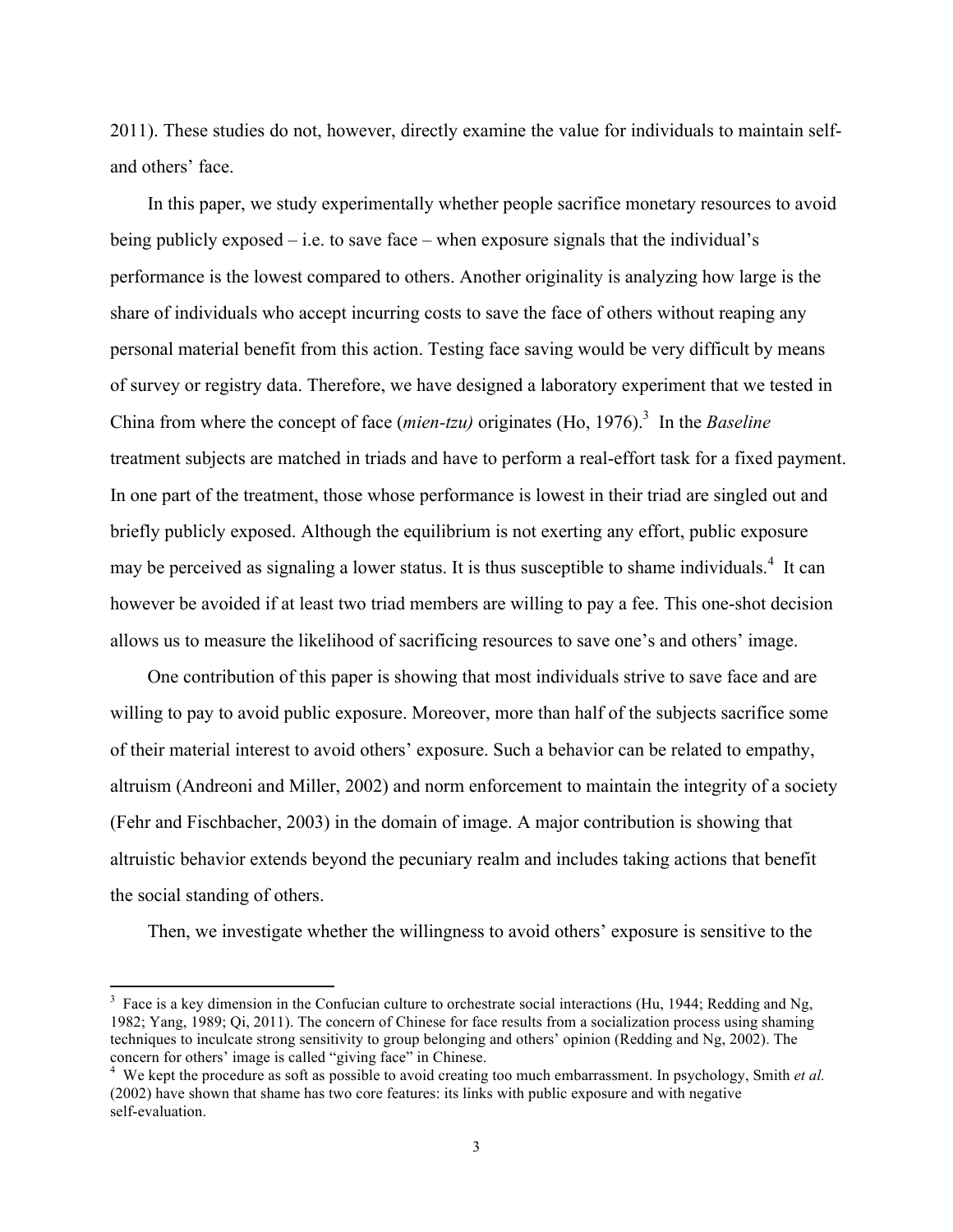saliency of group identity. Indeed, the link between identity, on the one hand, and face, on the other hand, has been little explored in the literature (Spencer-Oatey, 2007). Therefore, we study whether individuals are more willing to pay for saving the face of in-groups than the face of out-groups. By addressing these questions, we contribute to the recent economic literature on group identity (Akerlof and Kranton, 2000; Bowles and Gintis, 2004; Fershtman and Gneezy, 2001; Bernhard *et al*., 2006; Charness *et al*., 2007; Chen and Li, 2009; Hargreaves Heap and Zizzo, 2009; Zizzo, 2011; Goette *et al*., 2012; Masella *et al*., 2014).

While in the Baseline triad membership induces a minimal group identity, in other treatments we manipulate the social distance in several directions, either increasing it by withdrawing the notion of triads or adding a "label identity" to triad members, based on the methodology developed in social psychology by Tajfel *et al*. (1971) and Tajfel and Turner (1979). In the *Random* treatment we no longer mention the notion of triad and individuals are matched with two randomly rematched participants at the beginning of each new part. In one part individuals can still pay for avoiding the exposure of the least performer among themselves and two other co-participants but in contrast with the Baseline these co-participants are strangers. In the *Homogenous* treatment, the triad members share the same label (Klee or Kandinsky, as explained below), while in the *Heterogeneous* treatment labels are mixed within each triad. When people hold the same label the social distance should be reduced, while it should increase when they do not. These treatments allow us to identify whether there is a conflict between a general norm of saving others' face and another norm according to which one should save the face of in-groups but not of out-groups. We can thus measure whether image management is affected by social distance or if it is mainly driven by a general moral norm independent of group membership.

A third important finding is showing that strengthening social identity or creating heterogeneous groups makes no significant difference as compared to the Baseline in the choice to save one's and other's face. People are willing to help out-group as much as in-group members. Significantly less people are sacrificing resources to save others' face when there is no group formation (Random treatment); but even in this context, more than one third of the individuals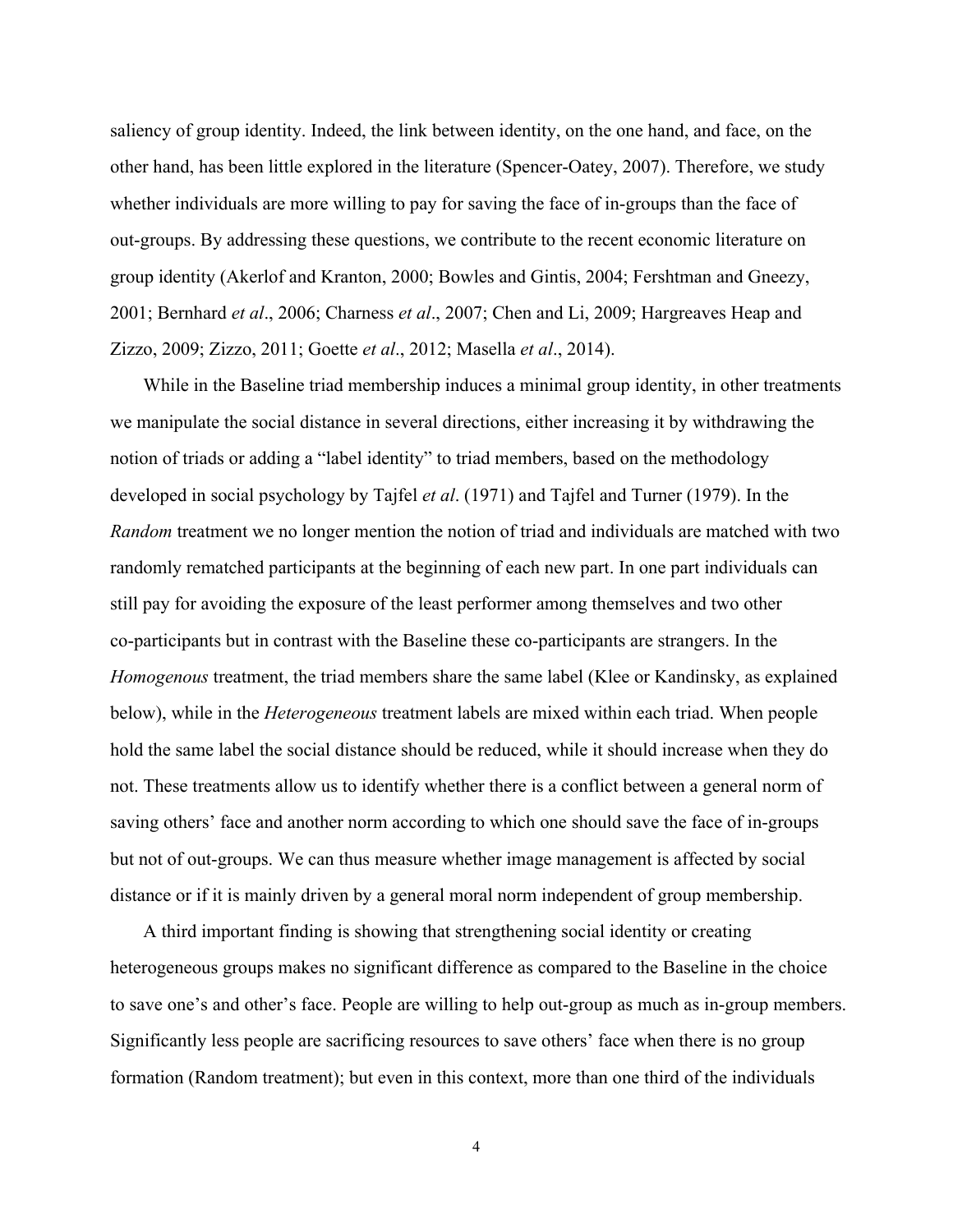are willing to help to save strangers' face. This suggests that preserving other's face is a strong norm that is robust to a more individualistic environment.

Finally, we examine how public exposure affect effort. *Ex ante*, the threat on image may either crowd-out intrinsic motivation or boost performance to avoid exposure. For example taxpayers are more compliant when detection of fraud leads to the public display of the evaders' pictures (Coricelli *et al*., 2010). *Ex post*, the shaming effect of public exposure may also either crowd-in intrinsic motivation if individuals work harder to restore their image, or crowd-out motivation because image has been altered (Coricelli *et al*., 2014). We carry out performance comparisons between each treatment and a *Control* treatment in which subjects do not receive any social information and have no risk of public exposure. We fail to find evidence of an ex ante effect of the threat of exposure on performance, but we establish some evidence that having been exposed tends to crowd-out the intrinsic motivation to perform in the future. In contrast to Masella *et al*. (2014) who found that identity modulates the impact of incentives schemes on performance we find little effect of group identity on the impact of exposure on performance.

Overall, these findings have implications for the importance of protecting people's face and for employers to avoid modes of evaluation or feedback policies that may threaten the social image of individuals in the organization or the society.

In the remainder of the paper, Section 2 summarizes the related literature. Section 3 describes the experimental design and procedures and presents our behavioral conjectures. Section 4 reports our findings and Section 5 discusses the results and concludes.

#### 2. RELATED LITERATURE

Our paper contributes to three literatures. One are studies of identification and audience effects. These studies have shown that prosocial choices are affected by identification (Bohnet and Frey, 1999; Charness and Gneezy, 2008) and anticipated verbal feedback (Ellingsen and Johannesson, 2008b), and that punishment in public promotes norm obedience (Xiao and Houser, 2011). While these studies ensure the anonymity of interactions, our design exposes singled-out individuals to an audience. The presence of a non-anonymous audience has been shown to increase prosociality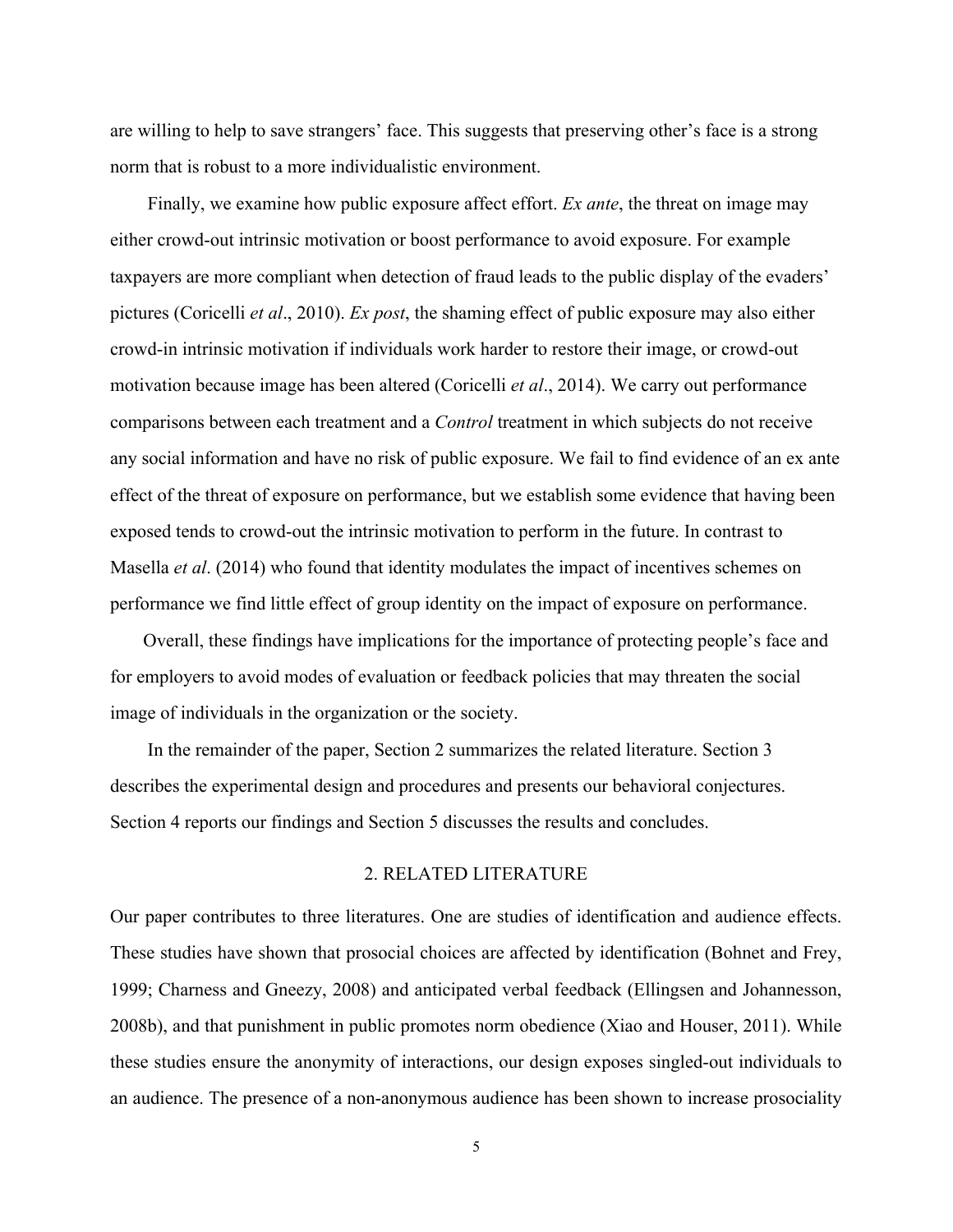(Ariely *et al*., 2009), tax compliance (Coricelli *et al*., 2010), coordination on the audience's preferred outcome in the battle-of-sexes game and defection in the prisoner's dilemma (Charness *et al*., 2007), and inflation of stated self-assessment (Ewers and Zimmerman, 2015). These studies point to the importance of social approval.<sup>5</sup> Our analysis complements them by examining the willingness to pay to preserve image.

Second, we contribute to the literature on group identity. In naturally occurring groups, in-group favoritism has been observed in norm enforcement (Bernhard *et al*. (2006) because of social ties (Goette *et al*., 2006, 2012a). Discrimination of the opposite group has been identified both in dictator games (Ben-Ner *et al*., 2009; Abbink and Harris, 2012) and competition games (Goette *et al*., 2012b; Kato and Shu, 2013). Using the minimal group paradigm, studies have shown that group identity strengthens prosocial behavior (Chen and Li, 2009) while people act more selfishly when opposed to out-groups (Kollock, 1998; Charness *et al*., 2007; Zizzo, 2011), and that trust decreases with group membership because of discrimination against out-groups (Hargreaves Heap and Zizzo, 2009). $^6$  Our contribution is a study of whether face saving is a general norm or a discriminatory process conditional on the social distance with the victim.

Third, we contribute to the literature on the incentive effects of social status. Status can be conferred by public recognition, performance feedback and ranking. These measures act as incentives on effort (Kosfeld and Neckerman, 2011; Kuhnen and Tymula, 2012; Tran and Zeckhauser, 2012; Bradler *et al*., 2013) and cooperation (Eckel *et al*., 2010), although their effect is not unequivocal (Barankay, 2012; Charness *et al*., 2014). By singling-out the least productive individuals we can examine the impact of anticipated decreased status on further performance.<sup>7</sup>

 $5$  There is also a literature on the willingness-to-pay for privacy, showing that people are less willing to disclose personal information when information is more sensitive (Feri *et al*., 2013), or in the absence of economic advantage associated with disclosure (Beresford *et al*., 2012). While we are also concerned with the privacy of sensitive data, we differ from this literature in which disclosure is voluntary.

 $6$  This is not systematic, however, as the impact of group identity on behavior is conditional on the saliency of identity (Eckel and Grossman, 2005), the procedure used to generate identity (Guala *et al*., 2013), the group size (Harris *et al.*, 2009), the mode of group formation (Herbst *et al.*, 2012), the existence of inter-group conflicts (Chakravarty and Fonseca, 2011), and culture (Buchan *et al.*, 2009).

Galeotti and Zizzo (2014) also analyze singling-out in a trust game in which it is random or it results from others' preferences. Solo identity reduces trustworthiness and majority group members discriminate singled-out subjects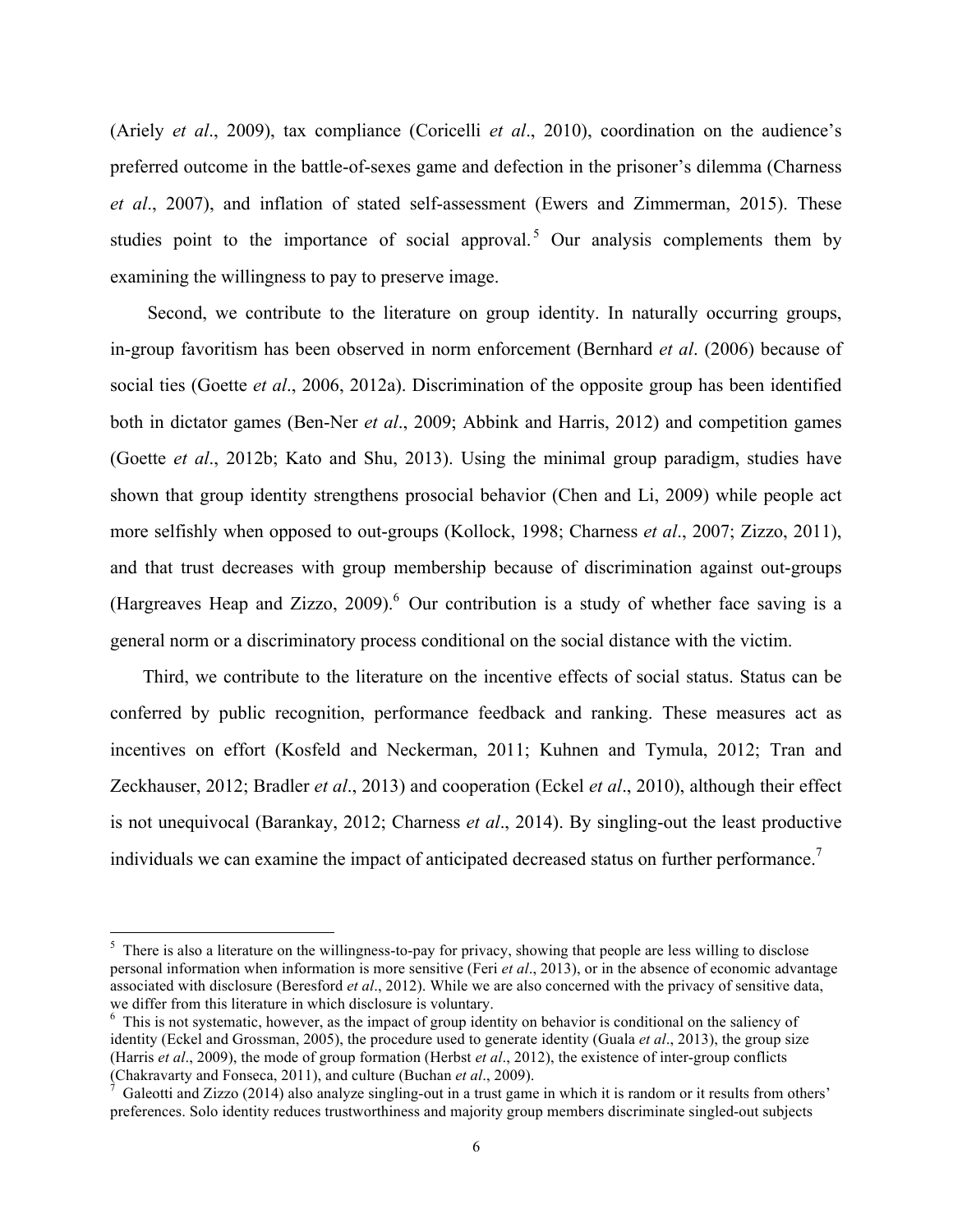#### 3. EXPERIMENTAL DESIGN AND PROCEDURES

#### *3.1. Treatments*

The experiment consists of four main treatments: a Baseline treatment and three treatments in which we either remove or increase the saliency of group identity. A final treatment has been added to control for learning and the evolution of performance over time.

#### *Baseline treatment*

At the beginning of a session, we randomly form triads that remain fixed for the entire session. Each session consists of four parts (see instructions in Appendix). In each part, subjects have to perform a simple task during four minutes. More precisely, they have to pick an apple on the screen and move it into a collecting basket located at the bottom of the screen. As soon as an apple enters the basket, a new apple appears at a random spot on the screen. Each apple moved into the basket earns one point. A counter displays the current score. The task does not require any skills and the score constitutes a proxy of the level of effort.<sup>8</sup> Participants receive a fixed wage of 100 ECU (Yuan 10, about U.S. \$1.65) in each of the four parts.

Parts differ from each other in terms of feedback and risk of exposure. At the end of part 1, subjects learn their own score. At the end of parts 2 and 3, they are also informed about the score and the rank of each member in their triad, with rank 1 assigned to the best performer and rank 3 to the least performer. In case of ties, ranks are assigned randomly between the ties. At the end of part 3, subjects with rank 3 are requested to move to the front of the room one by one before coming back to their seat. These rules are made common information in the instructions.<sup>9</sup> Public exposure can, however, be waived if at least two triad members choose to pay to avoid the public exposure of the member with rank 3. In this case, 10 ECU are deducted from the payoff of those who chose to pay. If less than two triad members chose to pay the fee, the member with rank 3 is publicly exposed and no deduction is made. Each member is informed about which triad member offered to pay and who did not. Finally, part 4 replicates the features of part 2: after performing

<sup>&</sup>lt;sup>8</sup> Using a task in which a low performance would signal low cognitive ability would have generated more embarrassment in case of exposure, which we wanted to avoid for ethical reasons. Thus, the intensity of shame due to public exposure in a professional or educational environment is probably underestimated in our experiment.

<sup>&</sup>lt;sup>9</sup> We acknowledge that the impact of public exposure cannot be disentangled from that of lifting anonymity.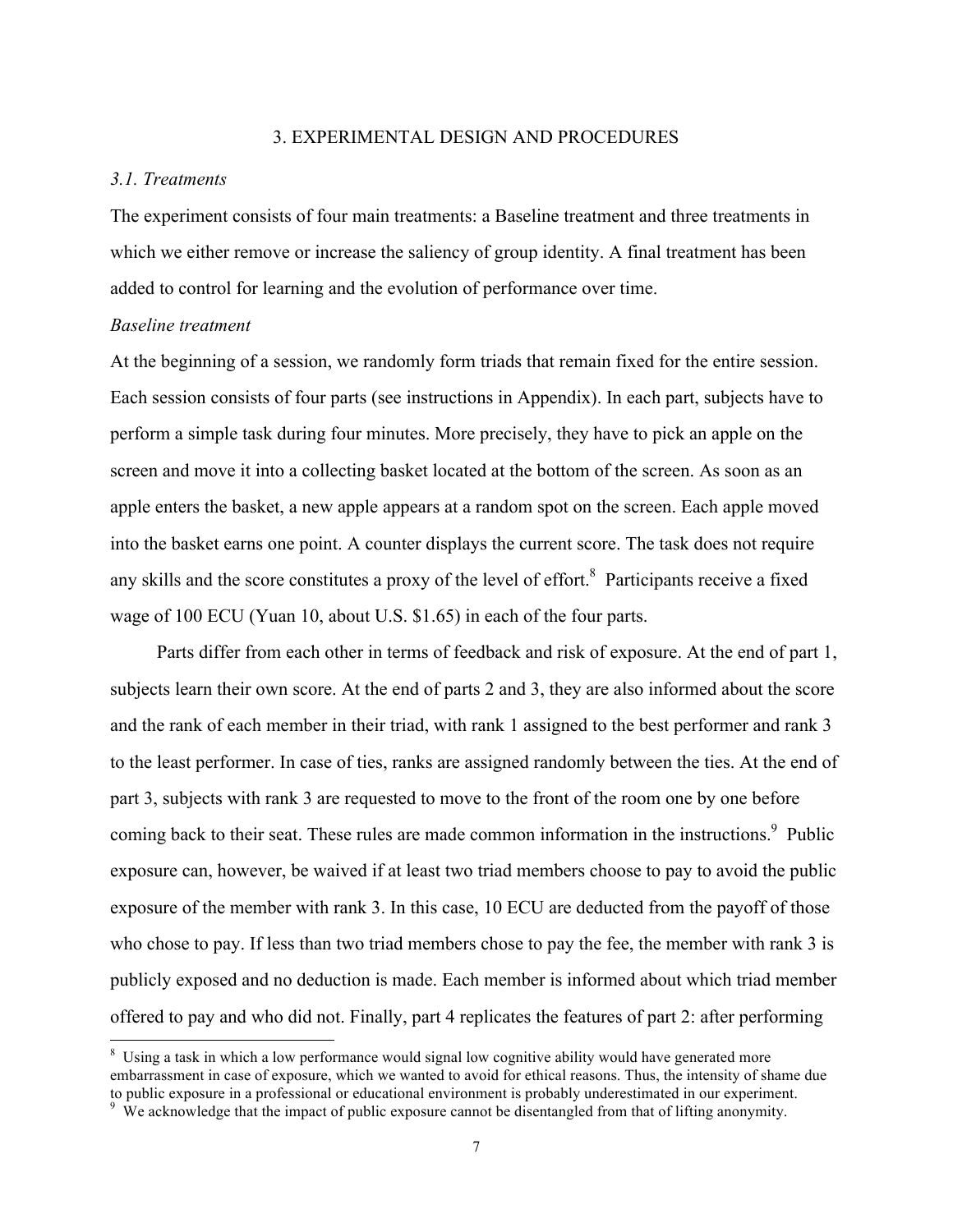the task again during four minutes, subjects are informed on the score and rank of each triad member, with no risk of exposure.

We elicited the emotional state of the subjects by using a self-reported emotion survey as in Hopfensitz and Reuben (2009). Although we are chiefly interested in the feelings of shame and happiness, at several steps<sup>10</sup> subjects report the intensity of ten emotions that they may experience at this precise moment (anger, contempt, shame, envy, sadness, happiness, guilt, gratefulness, fear, relief) on a Likert-type scale from 1 to 7 (the highest possible intensity).

#### *Homogeneous/Heterogeneous Label treatments*

In the Baseline treatment, belonging to a triad may generate a group identity. To explore whether the willingness to save others' face is affected by the social distance between members, we have designed two conditions of a treatment in which we add another group affiliation that is congruent or not with the triad membership. In the homogeneous label condition (hereafter, "Homogenous treatment"), triads are formed of subjects who received the same label. Thus, group identity deriving from triad membership is reinforced and social distance is further reduced. In the heterogeneous label condition (hereafter, "Heterogeneous treatment"), triads are formed of subjects who received different labels. Thus, compared to the Baseline, social distance may be increased in the triad if the least performer has a different label than the other triad members.

Labels are assigned in a preliminary part for the whole session, using a procedure inspired by the minimal group paradigm of Tajfel (1971). This part consists of two stages. In the first stage, subjects are randomly assigned to one of two groups of similar size, named the Kandinsky group and the Klee group, respectively. In the second stage, they engage in a recognition task. They review five pairs of paintings created by Klee and Kandinsky respectively, during 20 seconds each. The screen indicates which artist painted each painting. Next, they review two anonymous paintings successively and they are requested to report which artist painted each of them (Klee or Kandinsky). Each correct answer pays 50 ECU. Before entering responses, subjects can communicate with their in-groups during three minutes by means of a chat box.

<sup>&</sup>lt;sup>10</sup> That is at the beginning of the session, after receiving feedback at the end of part 1, at the end of part 2, during part 3 after choosing to pay to avoid public exposure, after the exposure stage, and at the end of part 4.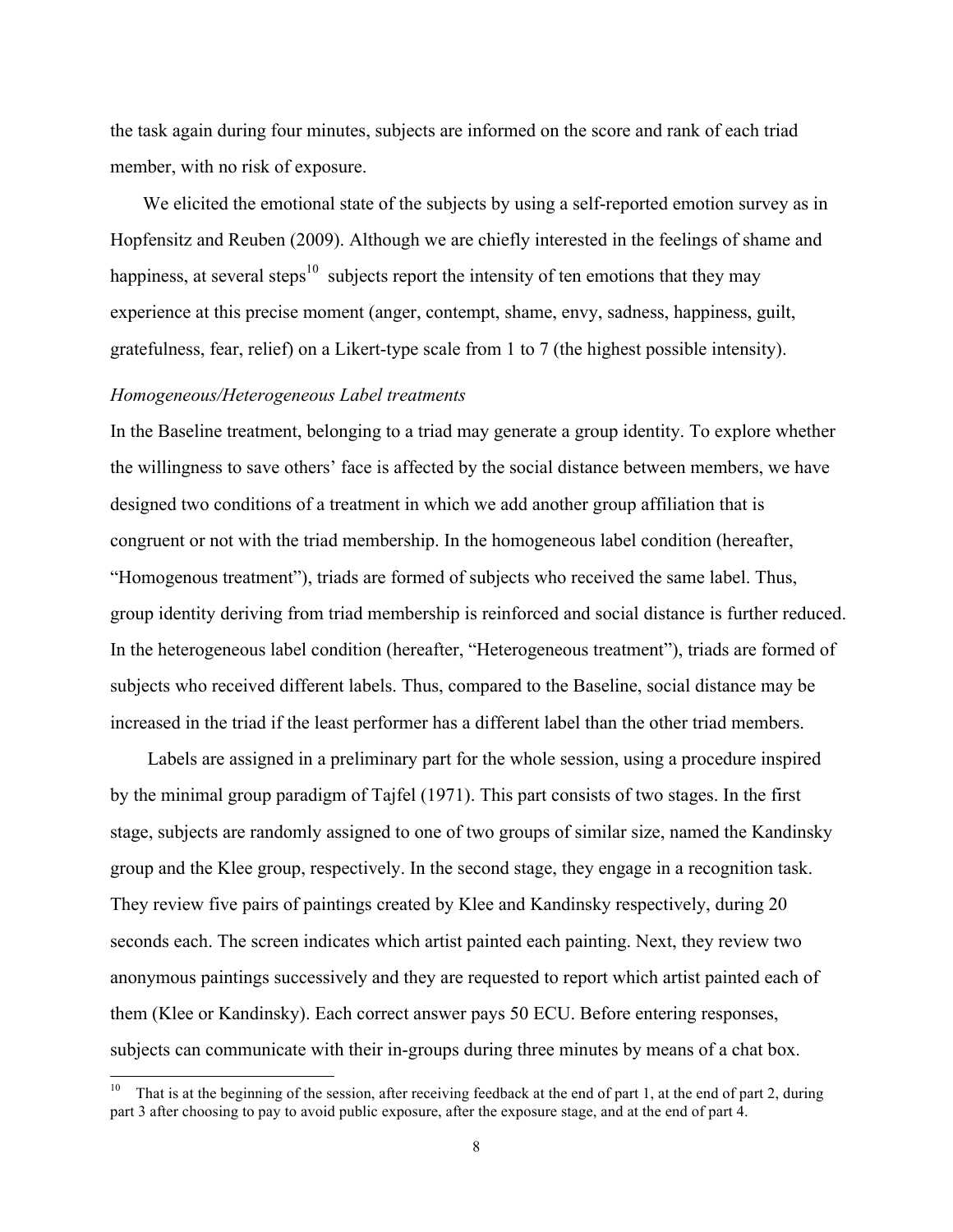They receive a feedback on the correctness of answers at the end of the session.

Once labels have been assigned, the rest of the experiment is similar to the Baseline except that individuals are aware of the composition of their triad in terms of group identity and that publicly exposed individuals have to indicate aloud their label.

#### *Random treatment*

In the Random treatment, subjects are not working in a triad. In each part starting after part 1, we compare their performance with the performance of two other randomly selected subjects in the same session, and we rematch players randomly in each new part. Subjects are asked whether they are willing to pay for avoiding the exposure of the least performer among the three subjects who mare matched together in part 3, knowing that these subjects are likely not the same as in the previous part. Therefore, the social distance with the potentially exposed least performer is higher compared to the Baseline. With these manipulations, we can measure whether the willingness to pay to save face is dependent on social distance.

#### *Control treatment*

Comparisons of performance in parts 1 and 2 reveal whether individuals adjust effort when they anticipate being informed about their relative performance. Comparing performance in parts 2 and 3 indicates whether the perspective of being publicly exposed boosts effort or crowds-out intrinsic motivation. Finally, comparing performance in parts 3 and 4 measures whether exposure has a detrimental effect on effort in part 4. However, this interpretation is conditional on people not learning the task over time. To control for this, we have run a control treatment in which the only information participants get at the end of each part is their own score. Subjects never receive any social information and there is no risk of exposure.

#### *Belief elicitation*

Requiring that two out of three triad members pay the fee to avoid exposure may give rise to a coordination problem. We have therefore elicited the participants' beliefs about the number of other triad members who will choose to pay the fee (0, 1 or 2). This question was asked just after the individuals made their decision in part 3 and it was not mentioned in the instructions to avoid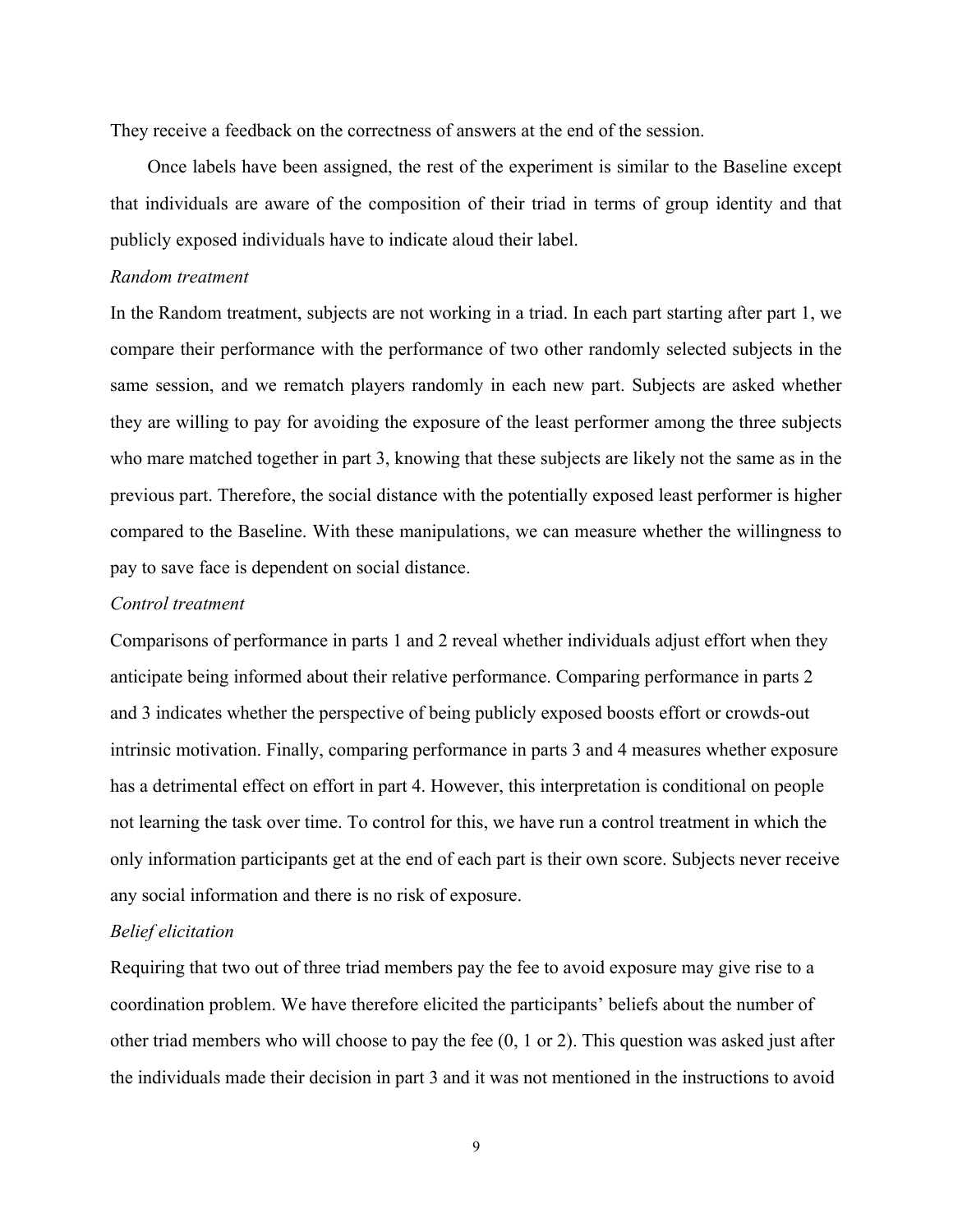focusing attention on the coordination issue. A correct prediction paid 50 ECU. This question has been introduced after the first eight sessions.

#### *3.2. Procedures*

The experiment was conducted at the experimental laboratory of Beijing Normal University, Beijing, China. Posters inviting students to participate were posted on online campus forums of BNU and Beijing University of Posts and Telecommunications and flyers were distributed on the campuses. In total 420 students from various disciplines participated in 24 sessions with 18 participants in each (12 only in the sessions with the Control treatment). Table 1 reports summary statistics on sessions. The proportion of female participants exceeds 50% in all treatments (binomial test,  $p<0.001$ ); thus we control for a possible gender effect in the regression analysis.

#### (*Insert Table 1 about here*)

The experiment was computerized using the REGATE software. Upon arrival, subjects were randomly assigned to a computer. Talking was not allowed. Instructions were distributed and read aloud after completion of each part. We checked that each subject understood correctly the instructions and all questions were answered in private. Before the beginning of the first part, subjects were allowed to practice the task during two minutes to minimize learning effects during the rest of the session. Each session lasted about 90 minutes, including a final demographic survey and payment in private. Subjects earned on average 45 Yuan (\$7.38), which corresponds to approximately a 90 minute-wage for a part-time job in Beijing.

#### *3.3. Behavioral conjectures*

Predictions based on standard theory with selfish preferences and purely extrinsic motivation are straightforward. Since individuals are paid a fixed wage, they should exert no effort in any part. Individuals should not pay to avoid exposure and the threat of exposure should not affect effort since exposure does not impact payoffs. These predictions hold for all treatments and conditions.

 However, instead of maximizing their monetary payoff, individuals may try to maximize their utility that depends on various sources of motivation. In particular, as in Benabou and Tirole (2006), an individual's utility may depend on extrinsic motivation (how much he values money),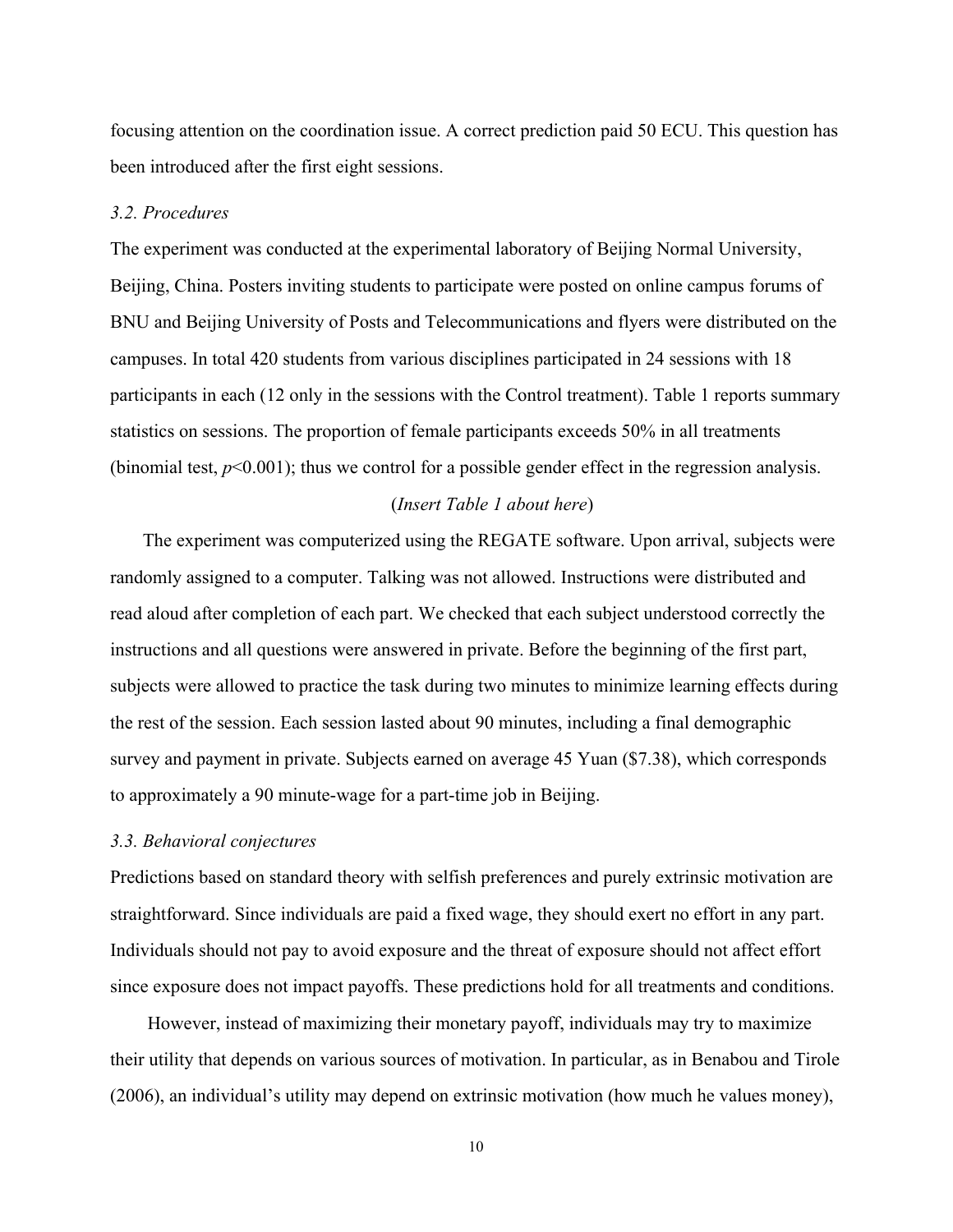intrinsic motivation (how much he enjoys performing the task), and image motivation (how much he cares about his own and other's exposure). Utility is affected negatively by the variable cost of providing effort and the fixed cost of preserving image if the individual actually pays the fee. Image motivation enters negatively in the utility function if one assumes that public exposure entails a loss of image. .An individual with image concern will suffer a loss if he is exposed or if somebody else is exposed, but this loss is expected to be lower than when he experiences exposure himself. Of course, there should be no image utility loss if the individual has no image concern or if exposure is waived. Thus, when deciding whether or not to pay a fee, the individual compares the amount of the fee to the image loss he would suffer in case of public exposure accounting for his belief about other triad members' decisions whether to pay the fee. Moreover, avoiding the loss of image should also create an additional incentive to exert effort in part 3 whereas actual exposure may crowd-out effort in the future.

We summarize our initial conjectures as follows:

*Conjecture 1*. Image-concerned individuals pay the fee to avoid public exposure.

*Conjecture 2*. Individuals are more likely to pay the fee for avoiding their own exposure than for avoiding the exposure of another member.

*Conjecture 3*. The cost of exposure in terms of image increases the individual's level of effort in the part where there is a risk of being exposed.

*Conjecture 4.* The exposure of the least performers crowds-out their future intrinsic motivation.

Manipulating group identity should have no impact on the willingness to pay the fee if saving others' face is a general social norm. Alternatively, the utility loss experienced may depend on the identity of the subject at risk. Indeed, compared to the Baseline the loss may be higher when the individual at risk is an in-group and lower when he is an out-group or a random stranger. Manipulating group identity may also affect the beliefs about others' willingness to pay the fee, increasing them when the least performer is an in-group, decreasing them in the other cases. It may help solving the coordination problem regarding who should pay the fee in heterogeneous triads, as an individual should be more likely to pay the fee when the least performer is an in-group and the other triad member an out-group. Additionally, effort should be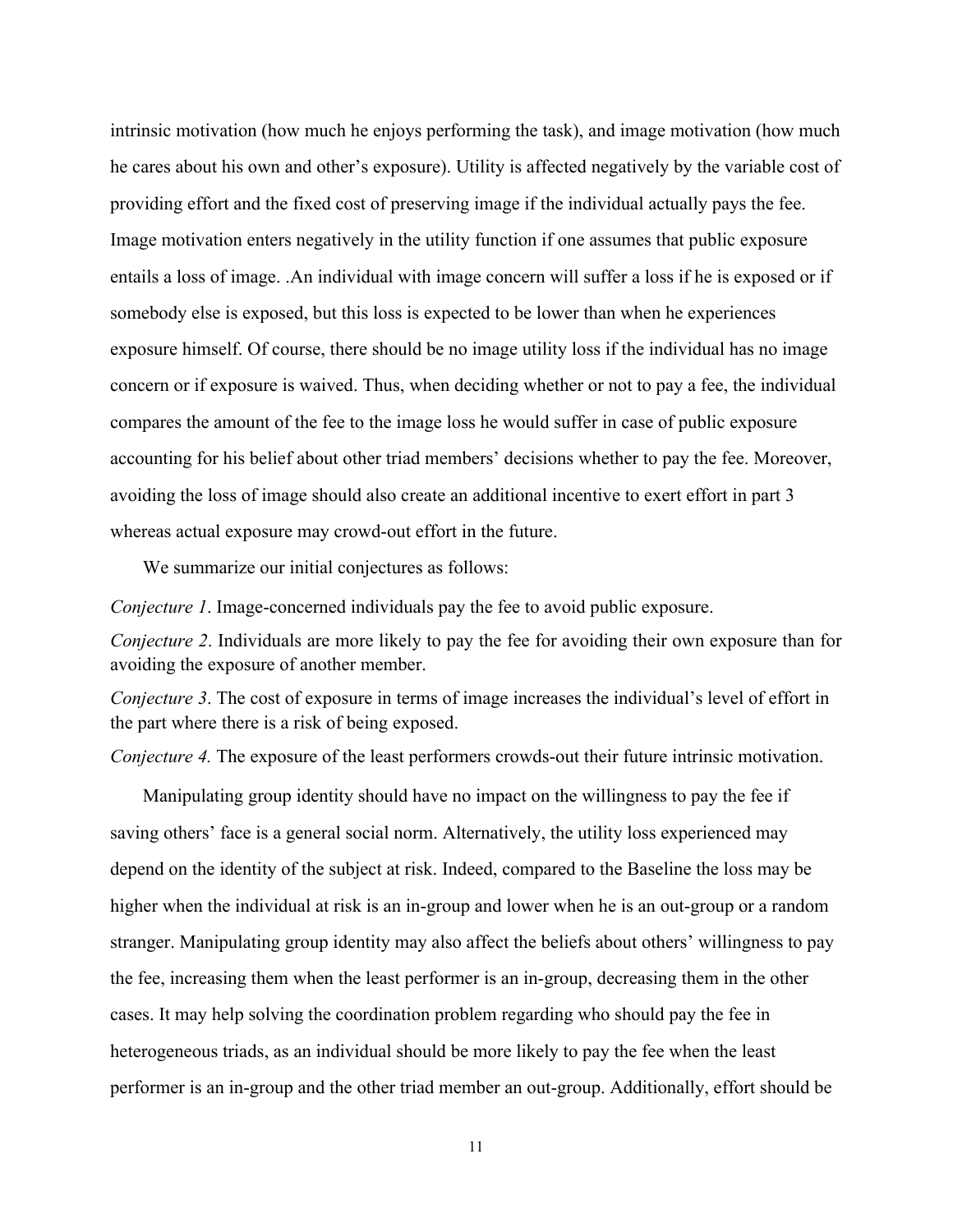affected by the composition of the group, except if saving face is a general social norm. Being matched with out-groups or strangers may boost performance to reduce the risk of being the least performer, as one may expect less help from others in these conditions.

We state the following alternative conjectures:

*Conjecture 5*. Saving face is a general social norm. Varying social distance has no impact on the willingness to pay to avoid the public exposure of the least performers.

*Vs. Conjecture 5bis*. The willingness to pay the fee is higher when the least performer belongs to the same triad or holds the same label, than when he is an out-group or a random stranger.

*Conjecture 6.* Being matched with out-groups in the Heterogeneous treatment or receiving the Random treatment boosts effort if individuals are willing to reduce their risk of exposure.

*Vs. Conjecture 6bis*. Effort is not affected by the composition of the triad in terms of identity.

#### 5. RESULTS

We first examine the decision to pay for avoiding public exposure. Next, we focus on the emotions reported by the participants and finally, we study the effort levels.

#### *Avoidance of public exposure*

Table 2 displays summary statistics for the payment of the fee to avoid the public exposure of the least performer, by treatment and by performance rank in the triad in part 3. The last column gives the percentage of least performers who are actually exposed.

#### (*Insert Table 2 about here*)

Table 2 shows that on average, 75% of the least performers in the Baseline are willing to pay to avoid being publicly exposed. This percentage is 80.95% in the Homogenous treatment, 71.43% in the Heterogeneous treatment, and 62.50% in the Random treatment. Pairwise proportion tests indicate that these values do not differ from the Baseline (two-sided,  $p=0.569$ , 0.754, and 0.350, respectively). This is confirmed by a Kruskal-Wallis test  $(p=0.853)$ . Thus, most subjects have a concern for self-image, which gives support to Conjecture 1.

Table 2 also shows that in the Baseline a majority of subjects who are not personally at risk of public exposure (54.17% of the best and the medium performers) choose to pay to waive the exposure of the least performer in their triad. This documents the importance of saving others'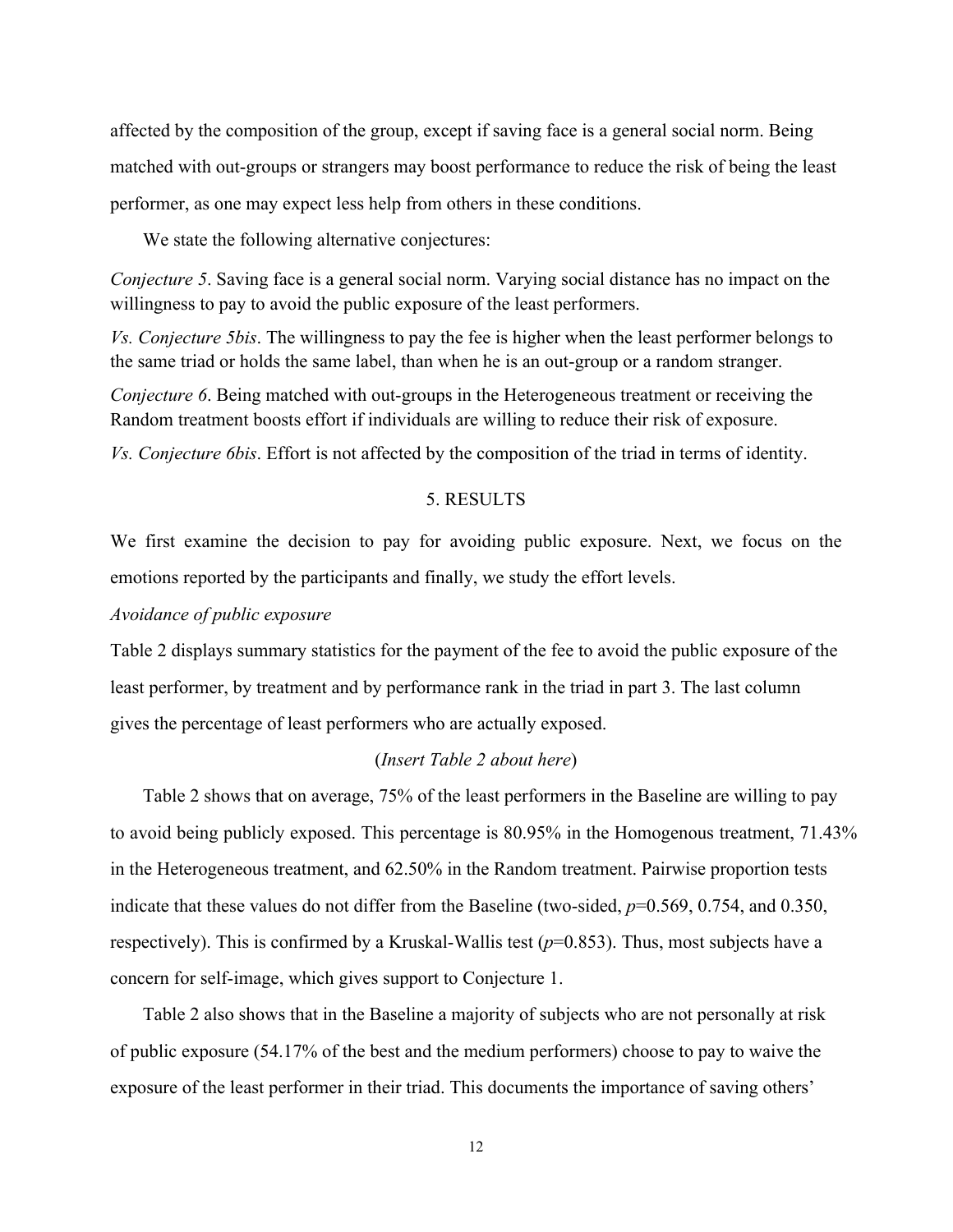face. Interestingly, there is no significant difference between this percentage and the percentage in the Homogeneous treatment (58.33%,  $p=0.642$ ) and in the Heterogeneous treatment, regardless of whether the subject at risk is an in-group (60.61%, *p*=0.565) or an out-group (52.94%, *p*=0.903) (pairwise comparisons, two-sided proportion tests). A Kruskal-Wallis test confirms that there are no significant differences between the Baseline and the other treatments (*p*=0.862).

Another important finding is that the percentage of subjects who are not at risk personally and who are willing to pay the fee in the Random treatment is 37.50%. Two-sided proportion tests indicate that this differs significantly from the Baseline  $(p=0.101)$ , the Homogeneous treatment (*p*=0.021) and the Heterogeneous treatment when the least performer is an in-group  $(p=0.041)$ . It is significantly lower than when the least performer is an out-group but only if we consider a one-sided test (*p*=0.065). A Kruskal-Wallis test indicates a significant difference between the Random and the other treatments (*p*=0.017). Although this percentage is lower than in most of the other treatments, it should still be considered remarkably high since in this treatment the social distance with the least performer is larger than in most other treatments.<sup>11</sup>

As a consequence, the proportion of least performers who are actually publicly exposed varies from 28.57% in the Homogenous treatment, 33.33% in the Heterogeneous treatment, 37.50% in the Baseline, to 66.67% in the Random treatment. Proportion tests indicate that there is no significant difference between the first three treatments  $(p>0.100)$  while the Random treatment differs from the Baseline ( $p=0.043$ ), the Homogeneous treatment ( $p=0.003$ ) and the Heterogeneous treatment (*p*=0.009).

In accordance with Conjecture 2, people are more likely to incur a cost for avoiding their own exposure than for waiving the exposure of another member. Indeed, tests confirm that the proportion of subjects who choose to pay the fee is higher among those who are at risk than

 $11$  The analysis of beliefs indicates, however, that the individuals are more pessimistic about others' willingness to pay the fee when they are matched with out-groups rather than with in-groups. The mean beliefs about the number of other triad members choosing to pay the fee are  $1.36$  (S.D.=0.68) in the Baseline,  $1.42$  (S.D.=0.73) in the Homogenous treatment, 1.11 (S.D.=0.74) in the Heterogeneous treatment, and 1.22 (S.D.=0.75) in the Random treatment. Beliefs differ significantly between the Heterogeneous treatment on the one hand and the Baseline (*p*=0.096) and the Homogenous treatment (*p*=0.010) on the other hand (Mann-Whitney tests with each participant taken as one independent observation). They do not differ between the Random and the other treatments  $(p>0.01)$ .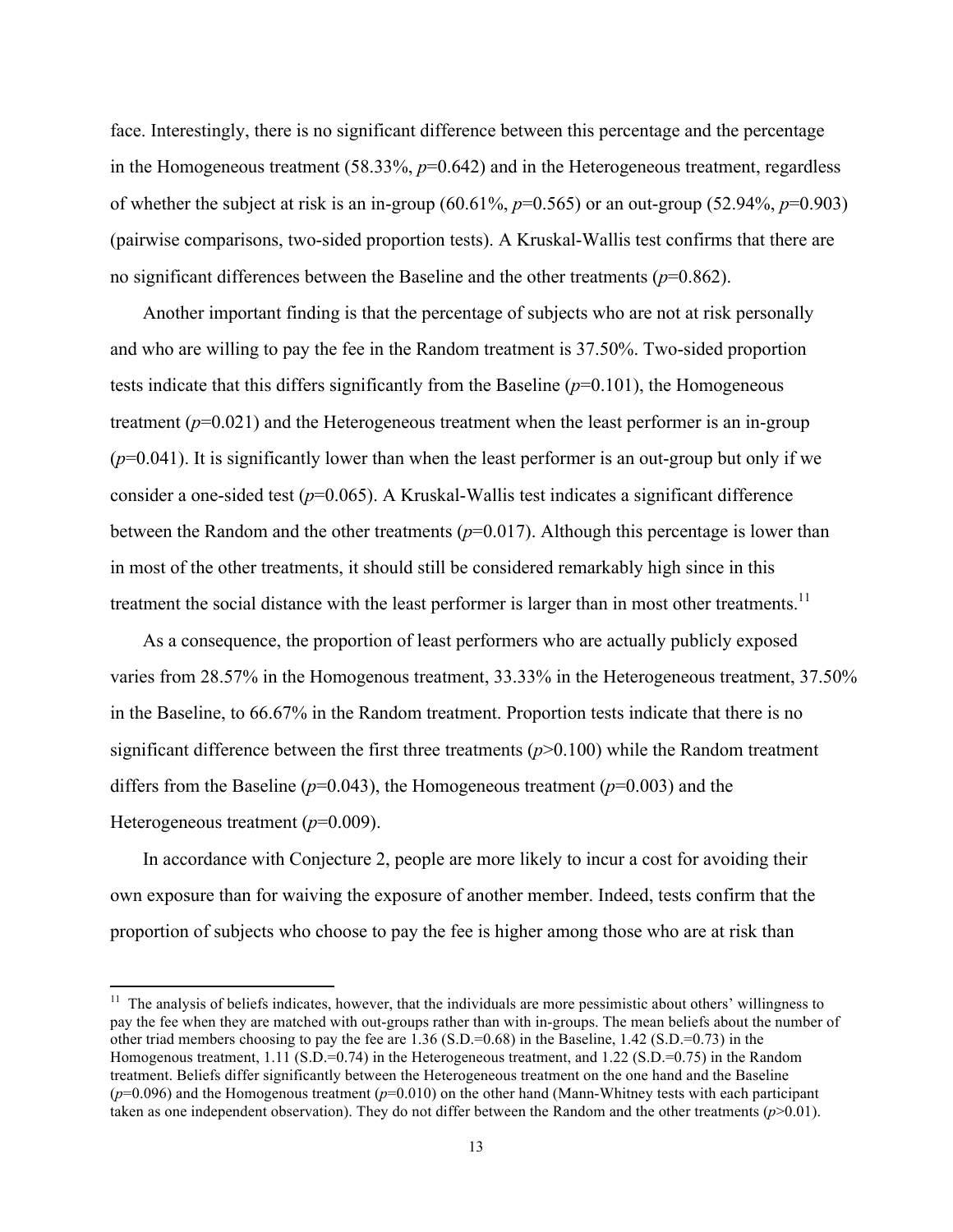among others (one-sided,  $p=0.044$  in the Baseline,  $p=0.006$  in the Homogenous treatment,  $p=0.046$  in the Heterogeneous treatment, and  $p=0.022$  in the Random treatment). The least performers hold also more pessimistic beliefs about the number of members who choose to pay.<sup>12</sup>

Table 3 reports an analysis of the determinants of the willingness to pay the fee to prevent the public exposure of the least performer. It displays marginal effects from the estimates of five Probit models. In model (1), the independent variables include a dummy variable for each treatment, with the Baseline taken as the reference category. They include a dummy variable for the sessions in which we elicited beliefs on the number of triad members willing to pay the fee and two dummy variables indicating whether the subject has got the first or the third rank, respectively, with the second rank taken as the reference. Model (2) augments model (1) with two variables capturing the beliefs that one or two other triad members choose to pay the fee (compared to none) interacted with the dummy variable for the belief elicitation condition. The aim is to test whether subjects try to solve a coordination problem, i.e. whether they are more (less) likely to pay the fee when they believe that one (two) other triad member will pay. Model (3) re-estimates model (2) on the sub-sample of the least performers. We include an additional dummy variable indicating whether the least performer is matched with two out-groups in the Heterogeneous treatment. Model (4) re-estimates model (2) on the sub-sample of the best and medium performers, after including a dummy variable that indicates whether the least performer is an out-group in the Heterogeneous treatment. Finally, model (5) restricts the observations to the best and medium performers in the Heterogeneous treatment. It tests the hypothesis that the subject's willingness to pay is reduced when being matched with two out-groups and when the least performer is the only out-group in the triad. The reference category is the case in which the least performer is the subject's in-group. It also controls for the belief elicitation condition and the belief on the number of other triad members willing to pay the fee.<sup>13</sup> In the five models, we

<sup>&</sup>lt;sup>12</sup> The mean beliefs of the least performers are  $1.08$  (S.D.=0.67) in the Baseline,  $1.25$  (S.D.=0.79) in the Homogenous treatment, 0.87 (S.D.=0.74) in the Heterogeneous treatment, and 0.83 (S.D.=0.76) in the Random treatment. They are significantly more pessimistic than others in the Baseline ( $p=0.070$ ), Heterogeneous ( $p=0.057$ ) and Random treatments ( $p=0.002$ ) (Mann-Whitney tests), not in the Homogeneous treatment ( $p=0.185$ ).

<sup>&</sup>lt;sup>13</sup> This last variable replaces the separate belief variables included in the previous models because there is not enough variation in the decision to pay the fee when the subjects believe that the two other members will pay. 52.78%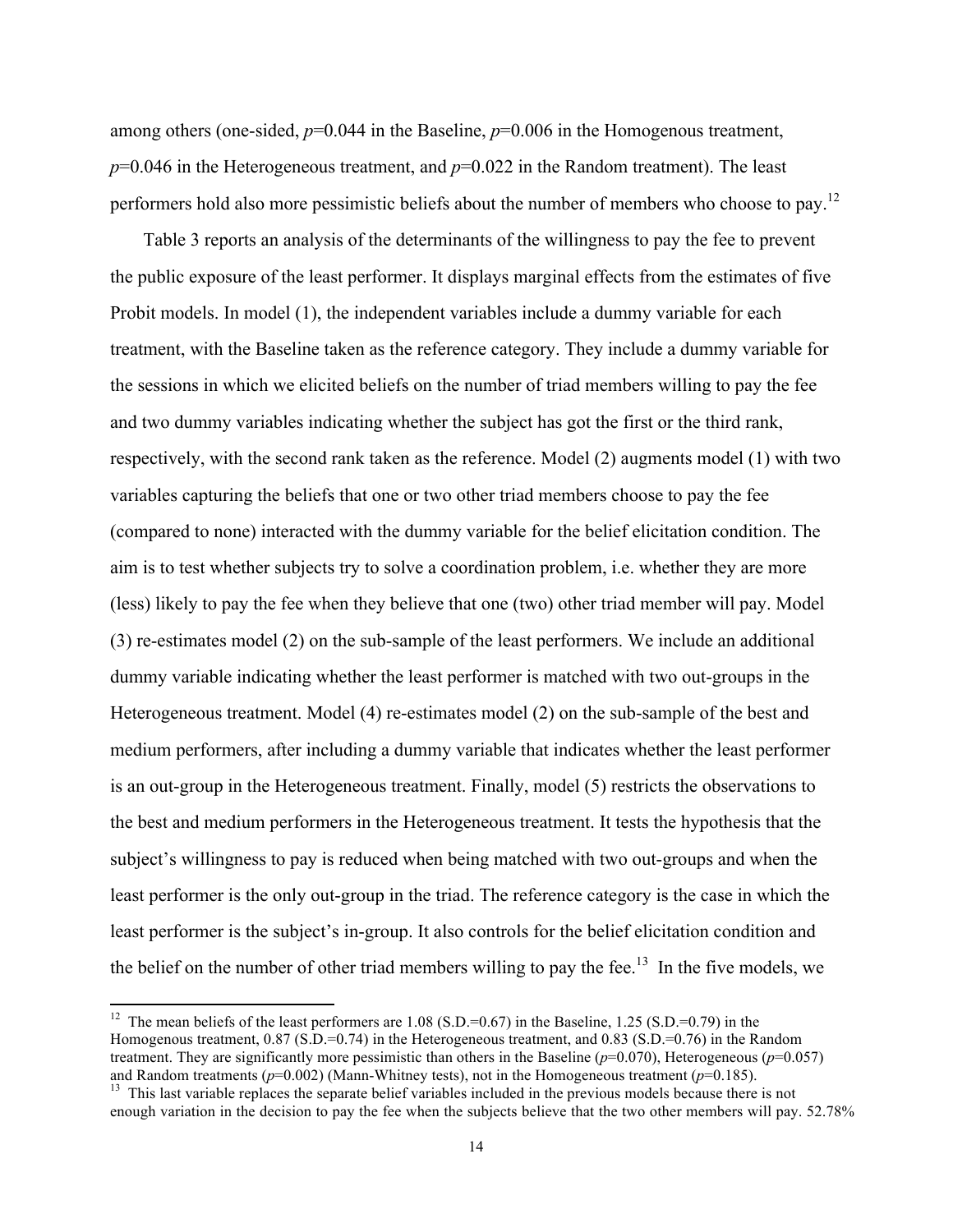control for demographic variables, including gender, age and family relative wealth. As these variables were never significant, we omit reporting their marginal effects.

#### (*Insert Table 3 about here*)

Model (2) shows that a least performer is 24.13% more likely to choose to pay the fee than a subject who receives the second rank, with no difference between subjects who get ranks 1 and 2, respectively. This supports Conjecture 2. Second, models (1) and (2) indicate that being in a triad with in-groups only (*i.e*., in the Homogeneous treatment) or with out-groups (*i.e*., in the Heterogeneous treatment) does not affect the willingness to pay the fee as compared to the Baseline, controlling or not for the beliefs about others' willingness to pay the fee. In contrast, in the Random treatment where the social distance between players is larger, the willingness to pay the fee is reduced by 16.19% compared to the Baseline. The difference between the Random and the Baseline treatments is, however, not significant for the least performers (model (3)).

The third finding relates to the triad configuration in terms of group identity in the Heterogeneous treatment. In this treatment, neither the least performers (model (3)) nor the other triad members (models (4) and (5)) condition their willingness to pay on the triad composition. This tends to support Conjecture 5 against Conjecture 5bis.

The fourth finding is related to beliefs. While model (1) shows that eliciting beliefs did not change subjects' behavior, all the other models find that subjects' willingness to help increases in the number of triad members they believe will also pay. For example, model (2) shows that, compared to the condition where we did not elicit beliefs, predicting that no one will pay decreases one's willingness to pay by 29.30%, predicting that one other member will pay increases it by 19.76%, and predicting that the two other members will pay even increases it by 62.95%. For the least performers (model (3)), these percentages are -26.89%, 40.41% and 46.23%, respectively. For the best and medium performers (model (4)), believing that one other member will pay has no impact, but believing that the two others will pay increases one's own

of subjects with rank 1 or 2 are willing to pay in the condition where we do not elicit beliefs, 25% when they believe that none of the two others will pay, 33.33% when they believe that one will pay but 100% when they believe that the two others will pay.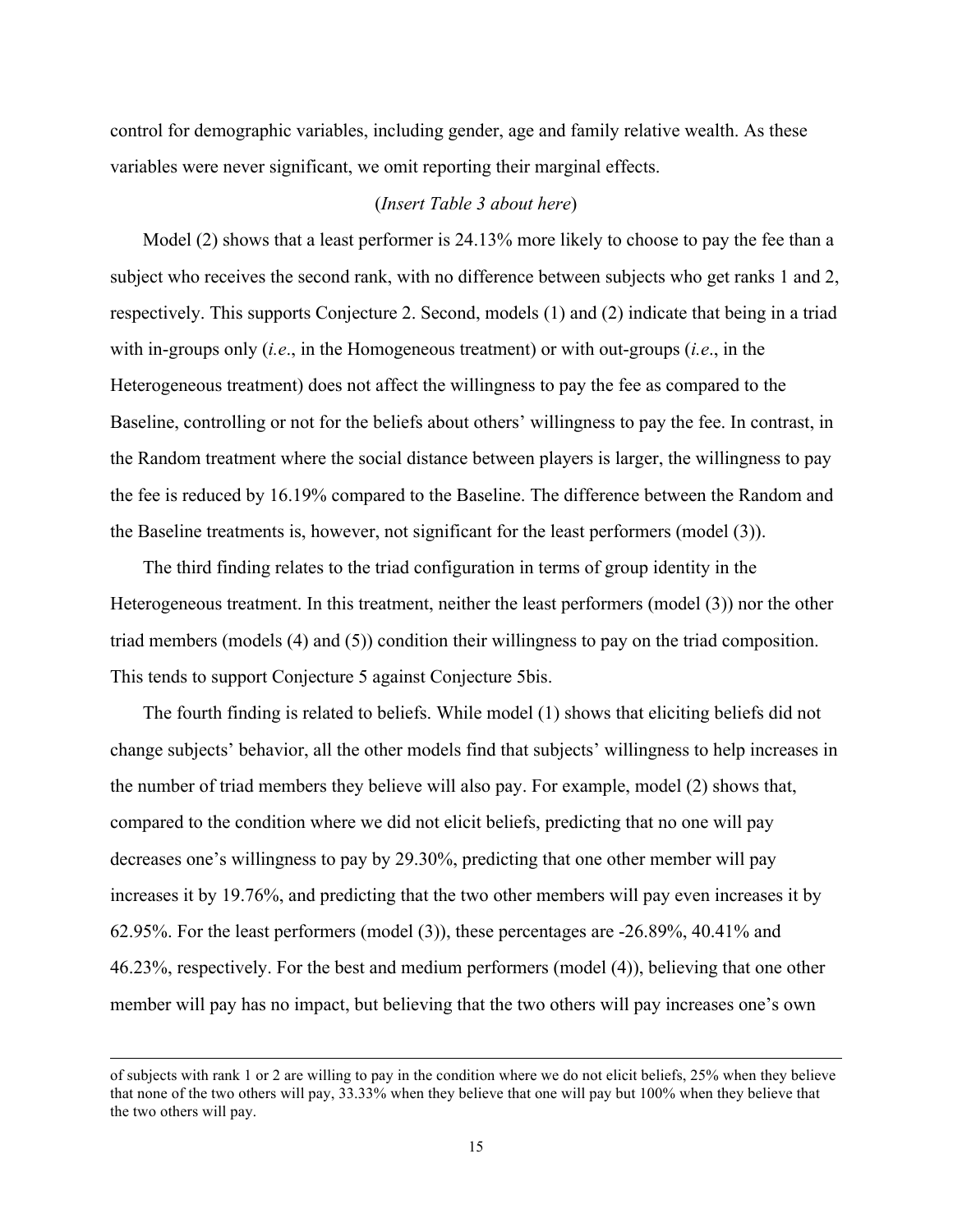willingness to pay by 57.76%, while believing that no one is paying reduces this willingness by 22.09%. This rejects an interpretation in terms of coordination which would require that one is more willing to pay when expecting that a single other member chooses to pay. Our finding suggests instead that subjects choose to pay because preserving image is a strong social norm, strengthening the support to Conjecture  $5.^{14}$ 

We summarize these findings as follows:

**Result 1**: A large majority of individuals are willing to pay a price to avoid their public exposure and this willingness increases in the beliefs about the intensity of help expected from others, which supports Conjecture 1.

**Result 2**: A smaller majority of individuals are willing to incur a cost to waive the exposure of other people, which supports Conjecture 2.

**Result 3:** Even when there is no group identity, more than one third of subjects are still willing to preserve others' face. The group composition in terms of identity has relatively little impact on behavior. Together with the increase in the willingness to pay with the belief on others' willingness to help, this suggests that protecting others' face is a strong social norm, supporting Conjecture 5 against Conjecture 5bis.

#### *Emotions*

In this section we explore whether the strong willingness to preserve one's and others' face is driven by the fact that the ranking of subjects and the threat of exposure generate more unpleasant and less pleasurable emotions. Figures 1 and 2 display the evolution of self-reported levels of shame and happiness over time, by subjects' rank in part 3 and according to actual public exposure for the least performers. We consider the feelings reported at the beginning of the session, after receiving feedback on one's score in part 1, after receiving feedback on scores and ranks in part 2, after deciding on paying the fee in part 3, after the public exposure of the least performers, and after the feedback on scores and ranks in part 4. All non-parametric tests reported here are two-sided and consider each individual as an independent observation.

(*Insert Figures 1 and 2 about here*)

 $14$  In other regressions not reported here but available upon request, we also controlled for the difference in scores between the player and the least performer in the triad. The coefficient of this variable is never significant. This supports the idea that helping to save face is a strong norm that is not even conditioned on differences in effort.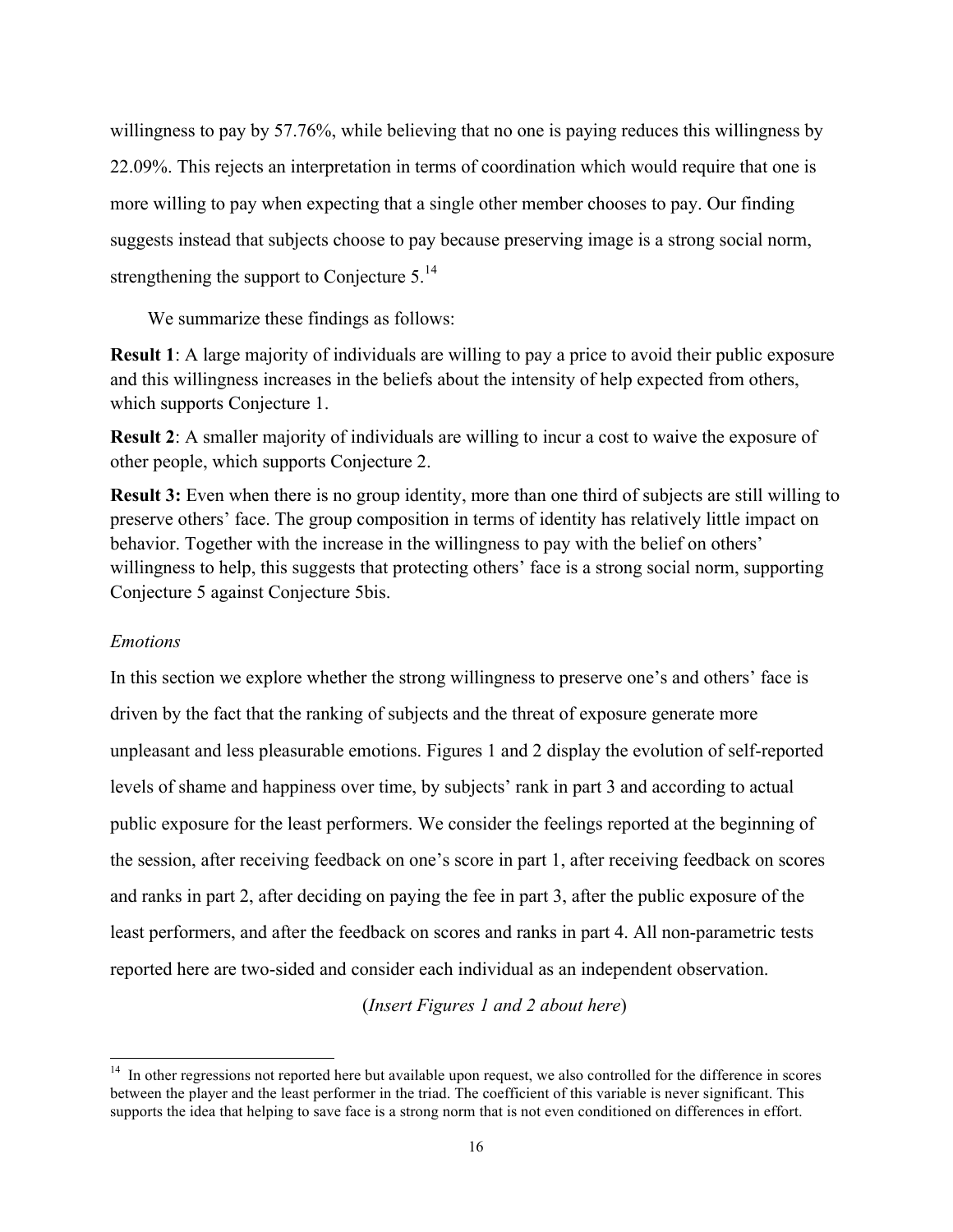The figures show no difference in shame and happiness between the categories of subjects at the beginning of the session or when receiving feedback in part 1 (Mann-Whitney tests – MW hereafter -,  $p > 0.010$  in pairwise comparisons). When learning their rank in part 2, the least performers in part 3 start experiencing more shame and less happiness than subjects with rank 1 or 2 (MW, *p*<0.001), while the best performers in part 3 start experiencing more happiness than the others  $(MW, p<0.001)$ .<sup>15</sup> The figures show that the least performers' emotions are exacerbated in part 3 when learning their risk of being exposed. In this part too, the differences with the levels of emotions reported by the other players are significant  $(MW, p<0.001)$ .

The figures reveal three interesting findings about the emotions experienced after public exposure. First, the publicly exposed subjects report a level of shame similar to the level reported before knowing the decision of their triad members (Wilcoxon test – W hereafter -, *p*=0.522); this suggests that anticipatory feelings are as strong as those experienced at the time of exposure. Their level of shame decreases in part 4 compared to the moment of exposure (W test,  $p=0.008$ ) without returning to its initial level when receiving the same type of feedback, such as in part 2 (W test,  $p=0.033$ ), suggesting that it takes time to dissipate. Second, the least performers who have not been exposed experience an immediate decrease of their shame intensity at the time of exposure compared to when waiting for the decision of their triad members (W test,  $p<0.001$ ) while their level of happiness peaks and exceeds that reported by the best performers (MW test,  $p=0.005$ ). In part 4 they still report a level of happiness that is higher than that reported by those who have been exposed (MW test,  $p=0.004$ ). They may feel satisfaction from seeing that others helped them. Finally, the best performers in part 3 report a sharp decrease in happiness when the least performers are publicly exposed compared to when they decide to pay the fee (W test, *p*<0.001), which suggests empathy.

Of course, these feelings could be driven by the fact that individuals dislike being singled out, independently of any signaling value of a lower relative performance. Two elements suggest

<sup>&</sup>lt;sup>15</sup> There is indeed a relative stability in ranks across parts. 63% of the best performers in part 3 received already rank 1 in part 1, 74% received rank 1 both in part 2 and in part 4. 65% of the least performers in part 3 received already rank 3 in part 1, 76% in part 2, and 74% in part 4.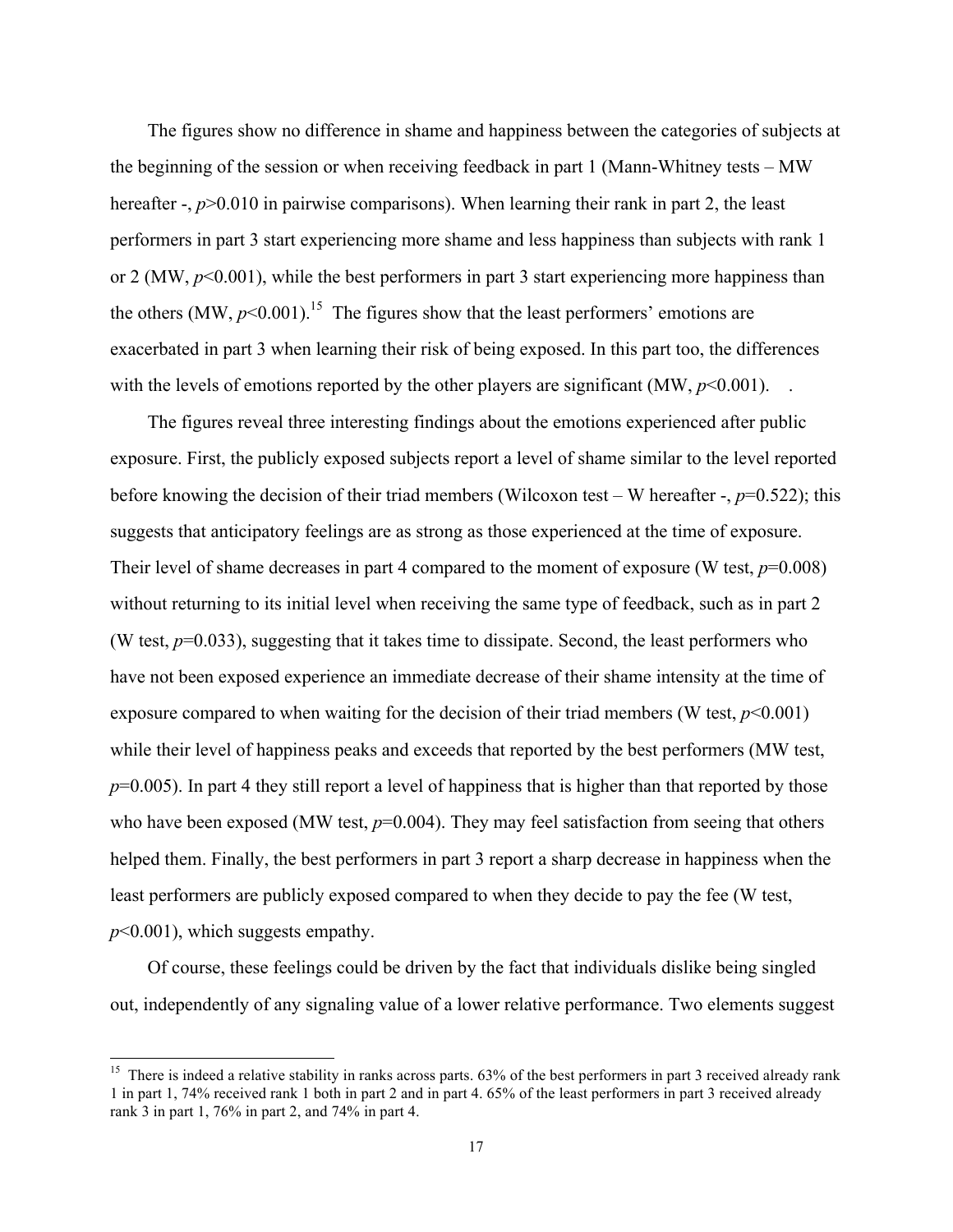that this interpretation is not the most likely. First, the least performers' shame increases and their happiness decreases already between part 1 (when receiving feedback on own score) and part 2 (when learning also the rank) (W tests, both  $p<0.001$ ), signaling that a lower rank generates a change in emotions. Second, we ran two sessions of a game similar to the Baseline, except that it is the best performer who is publicly exposed unless at least one player pays to avoid exposure (N=36). In this treatment the percentage of best performers paying to avoid public praise is 33.33% (4 out of 12). A binomial test indicates that the probability to pay the fee for the least performers in the Baseline is significantly higher than this percentage  $(p<0.001)$ . We can reasonably conclude that what people try to avoid is mainly the exposure of a lower performance.

We summarize our analysis as follows:

**Result 4**: The subjects threatened of exposure and those who are actually exposed express shame and decreased happiness. Subjects who are not threatened also report a decrease in happiness at the moment of exposure. Empathy might be the mechanism behind the willingness to preserve others' face at a personal cost.

#### *Evolution of performance levels*

To study whether image influences performance, Table 4 displays descriptive statistics on mean performance in each part in the Control treatment (with no social information and no exposure) and in each other treatment for all subjects, and then only for the least performers in part 3 according to whether they were or not exposed (excluding the Control treatment).

#### (*Insert Table 4 about here*)

Table 4 attests of the presence of intrinsic motivation since subjects provide a positive level of effort in all parts although they are paid a fixed wage. Performance increases from part 1 to part 2 and from part 2 to part 3 in each treatment (W tests, *p*<0.001). This cannot be the result of the pressure of social comparisons and the risk of exposure since the same evolution is observed in the Control treatment. We find no significant difference in performance between the Control and each other treatment in any part (MW tests,  $p > 0.10$ ). This rejects Conjecture 3. Moreover, mean performance is not higher in the Heterogeneous than in the Homogenous treatment in any part (MW tests, *p*>0.100). Being matched with out-groups does not boost effort in part 3 to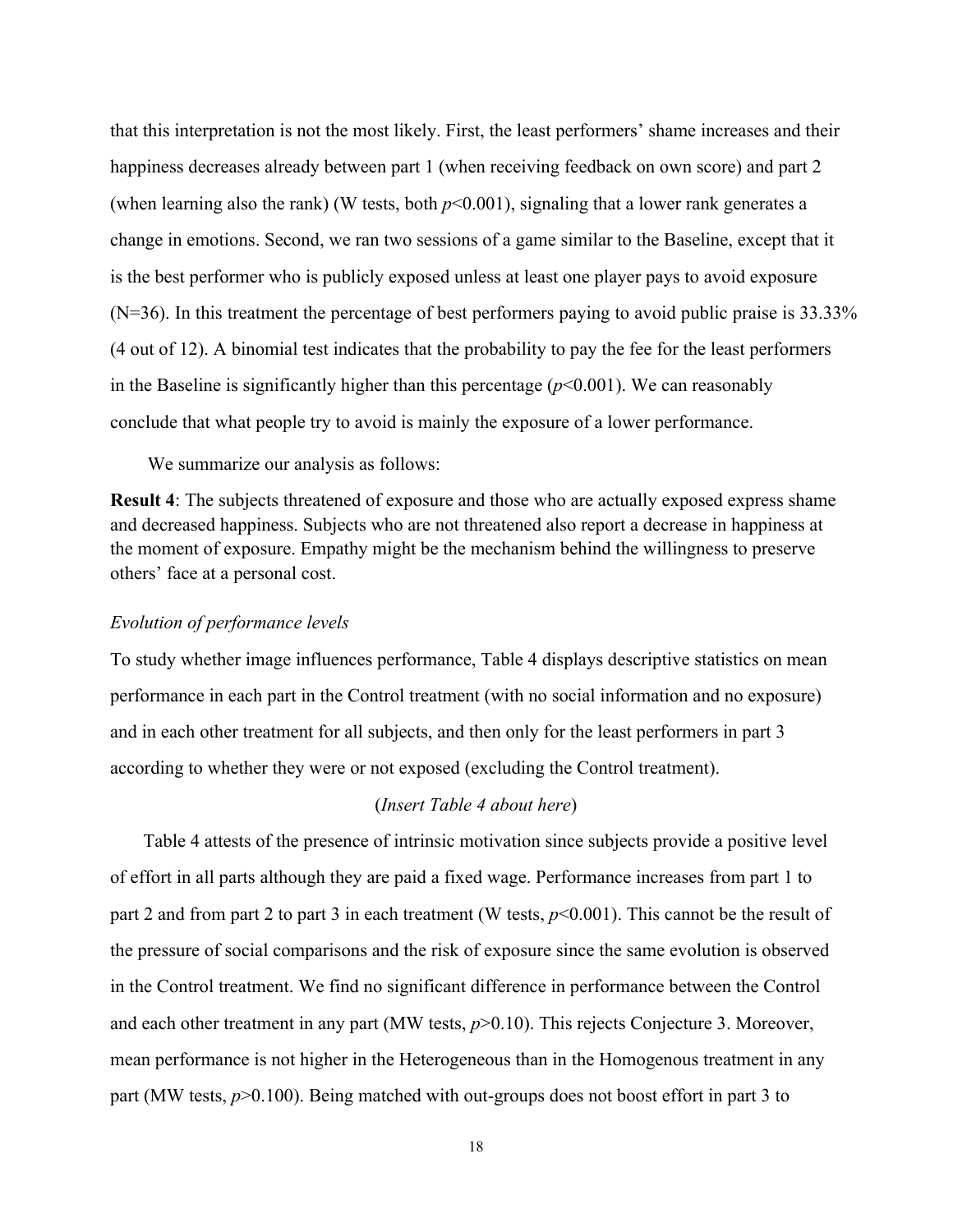increase the negative externalities of one's effort on out-groups. This analysis supports Conjecture 6 against Conjecture 6bis.

The evolution of performance between parts 3 and 4 is more diverse. Although there is no more risk of exposure, performance is higher in part 4 than in part 3 in the Baseline and the Heterogeneous treatments (W tests,  $p<0.001$ ), but not in the other treatments ( $p>0.10$ ). Interestingly, when we pool all the treatments (excluding the Control), we find that both the subjects with ranks 1 or 2 and the least performers who have not been exposed in part 3 increase their effort in part 4 ( $p<0.001$ ), but not the least performers who have been exposed ( $p=0.626$ ). This observation suggests that actual exposure tends to crowd-out intrinsic motivation.

This finding is further supported by the OLS regressions on part 3 reported in Table 5. Model (1) is for the subjects who got rank 1 or 2 and model (2) for the least performers. The dependent variable is the difference in performance levels between part 4 and part 3. The independent variables include dummy variables for each treatment, with the Control as the reference category, a dummy variable indicating whether the subject chose to pay the fee, an indicator of whether the least performer in the triad has been exposed, $16$  and the same demographic variables as in Table 3. Model (1) identifies no effect of exposure on the evolution of performance of the subjects who got rank 1 or 2. In contrast, model (2) reveals a significant negative effect of exposure of the least performers on their future intrinsic motivation. Indeed, the performance of the exposed subjects decreases by 3.12 units between parts 3 and 4 compared to those who have been able to avoid exposure. This supports Conjecture 4 and leads to our final result.

#### (*Insert Table 5 about here*)

**Result 5**: While in general social information on relative performance and group identity has little impact on performance and its evolution, public exposure crowds-out the future intrinsic motivation of the least performers, which supports Conjecture 4.

<sup>&</sup>lt;sup>16</sup> These two dummy variables take value 0 in the Control treatment. We do not include the intensity of shame and happiness feelings in part 3 because they are not random variables and would create an endogeneity issue.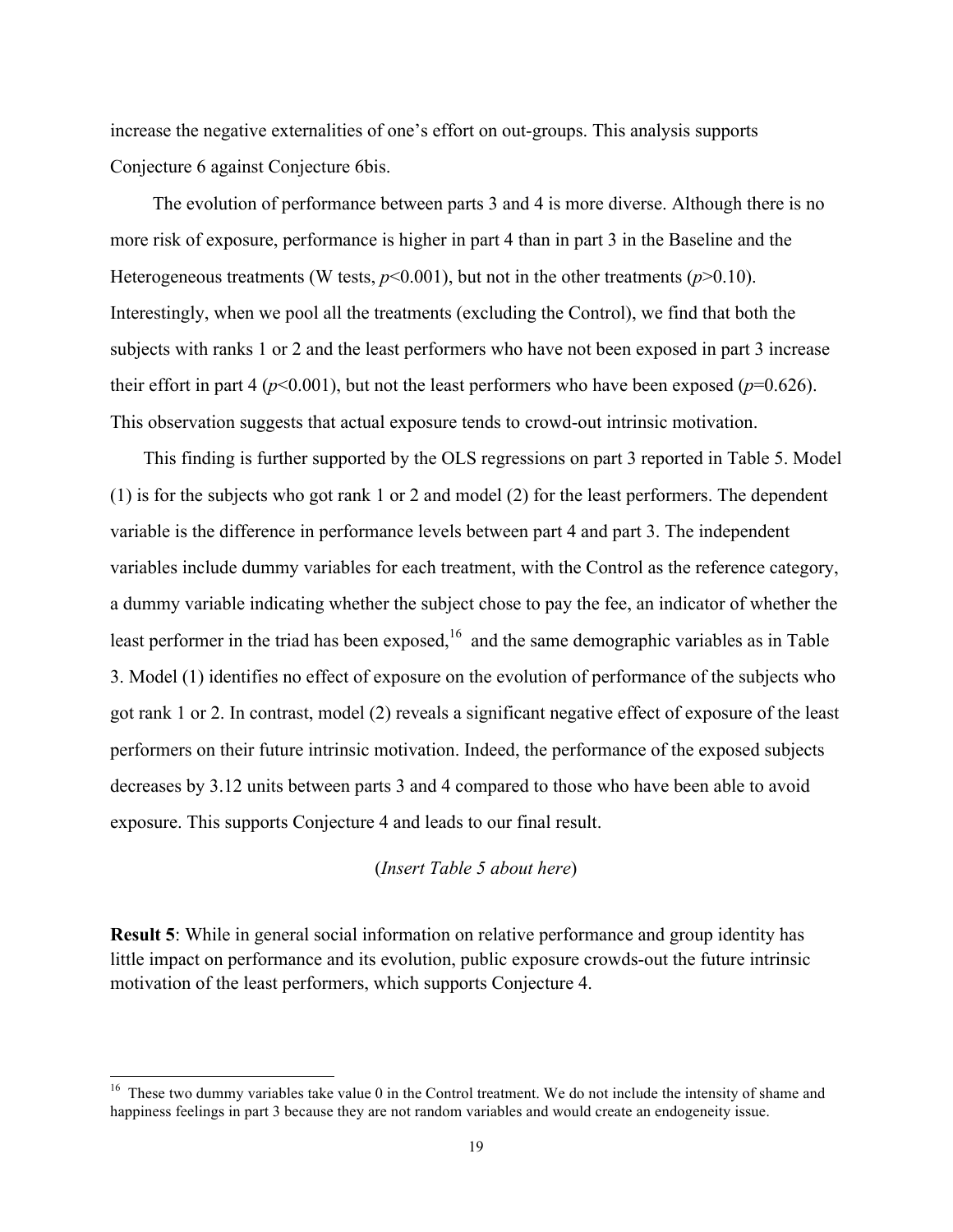#### 6. DISCUSSION AND CONCLUSION

The importance of preserving self and others' image in social interactions is well known from negotiations and diplomacy, but it has received little attention in economics. Our experiment shows that most people are willing to forego some money to avoid the public display of a poor relative performance. We interpret this behavior as evidence of the fear of losing face since individuals report shame and a lower level of happiness when they learn about their lower rank. We can exclude that this behavior captures only distaste for exposure, because when it is the best performer who is exposed, a much lower proportion of players are willing to avoid it. This result is striking since subjects were paid a fixed wage, the task we used is trivial, and performance helps no-one. If people care about being exposed, this indicates that when there is intrinsic motivation the public exposure of a low rank is associated with a devaluated perception of the self in society. These findings suggest that anticipatory negative emotions inflict a moral cost to individuals that is higher than the monetary cost incurred to avoid exposure.

A second major finding is that a majority of individuals sacrifice resources to preserve others' face although there is no prospect of future personal benefits from this action. This empathic behavior shows that altruism extends beyond the monetary realm, as individuals like to do good to others also in terms of image. In our experiment the cost incurred to avoid others' exposure represents 10% of the income. A possible extension would be to vary this cost in order to measure the value of others' face.

Our manipulation of group identity has little direct effect on behavior. Belonging to a triad is the main source of group identity and adding labels to the triad group identity is of limited importance. But even when there is no triad formation more than one third of players who are not at risk are willing to help others. This may be due to the fact that in-group favoritism in this type of situation would be perceived as a violation of a social norm (Harris *et al*., 2012). It may also result from the fact that we conducted the study in China. Buchan *et al*. (2009) found that Chinese subjects sent and returned significantly more to out-groups than to in-groups in a trust game, while the opposite was found for American subjects. In collectivist cultures (Hofstede,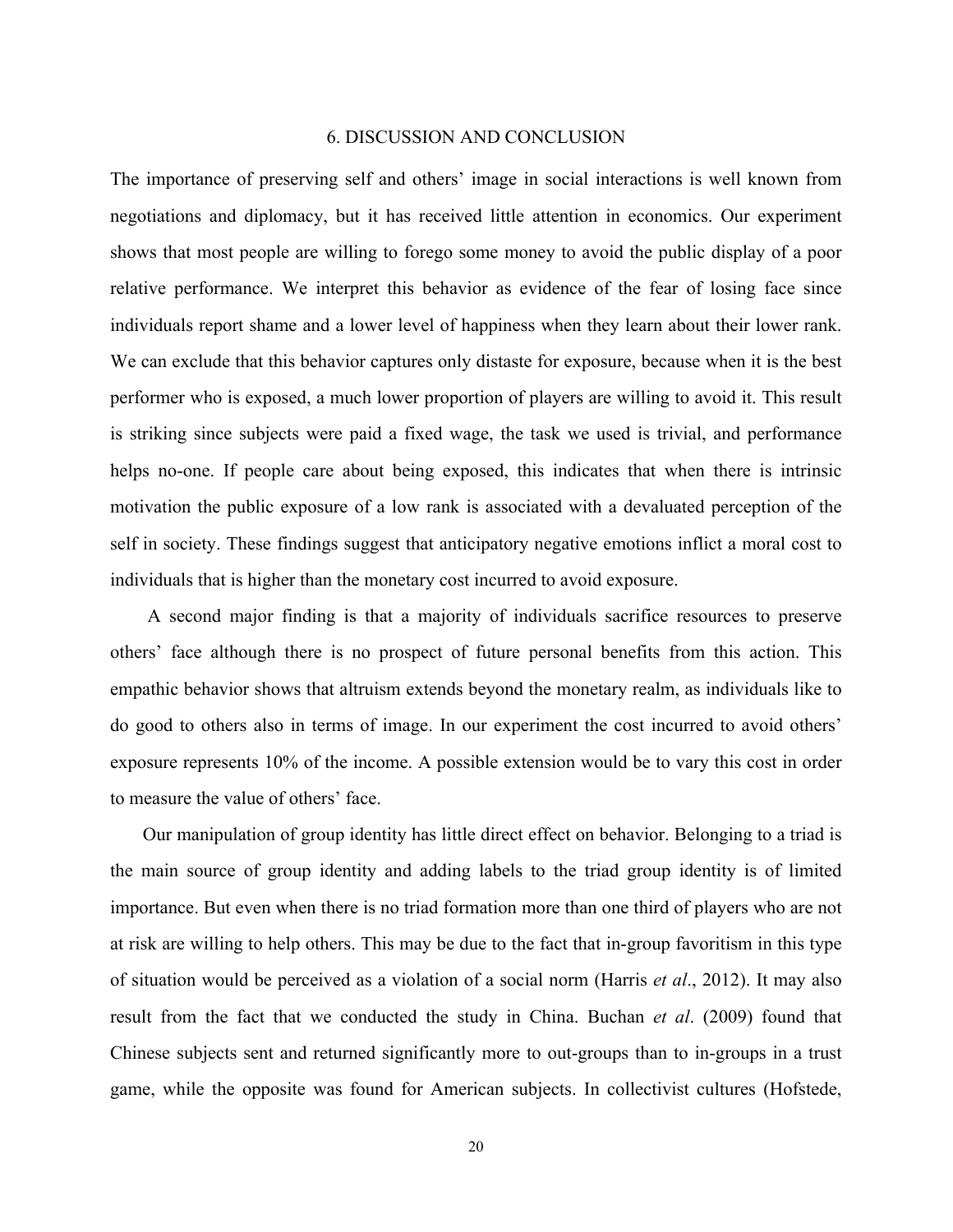1980), the goals of the group matter more than those of individuals, which could lead collectively oriented subjects to pay less attention to social distance. Cross-cultural replication studies would allow us to test whether in individualistic cultures people are less willing to sacrifice to save others' face and whether social distance has a stronger impact on this decision. Our expectation is that people would still sacrifice to help others, as previous studies in social sciences have shown that face maintenance is important also in Western cultures (Ting-Toomey *et al*., 1991).

Finally, we found that public exposure tends to crowd-out future intrinsic motivation at least in the short run. This suggests that providing feedback about relative performance may possibly encourage people to work harder, but when information is disseminated it also generates negative emotions and a lower level of satisfaction, the longer-term effects of which on individuals' performance are still to be explored.

#### REFERENCES

- Abbink, Klaus, and Dona Harris, 2012. In-group Favouritism and Out-group Discrimination in Naturally Occurring Groups, Discussion Paper 616, University of Oxford.
- Akerlof, George A. and Rachel E. Kranton, 2000. Economics and Identity, *Quarterly Journal of Economics*, 115(3), 715-53.
- Andreoni, James, and John Miller, 2002. Giving According to GARP: An Experimental Test of the Consistency of Preferences for Altruism. *Econometrica*, 70(2), 737–753.
- Alpizar, Francisco, Fredrik Carisson, and Olof Johansson-Stenman, 2008. Anonymity, reciprocity and conformity: evidence from voluntary contributions to a national park in Costa Rica, *Journal of Public Economics*, 92(5-6), 1047-1060.
- Ariely, Dan, Anat Bracha, and Stephan Meier. 2009. Doing Good or Doing Well? Image Motivation and Monetary Incentives in Behaving Prosocially, *American Economic Review*, 99(1), 544-555.
- Barankay, Iwan, 2012. Rank Incentives: Evidence from a Randomized Workplace Experiment, Working Paper University of Pennsylvania.
- Baumeister, Roy F., Jennifer D. Campbell, Joachim I. Krueger and Kathleen D. Vohs, 2005. Exploding the Self-Esteem Myth, *Scientific American,* 292, 84-91.
- Benabou, Roland, and Jean Tirole, 2006. Incentives and prosocial behavior, *American Economic Review*, 96(5), 1652-1678.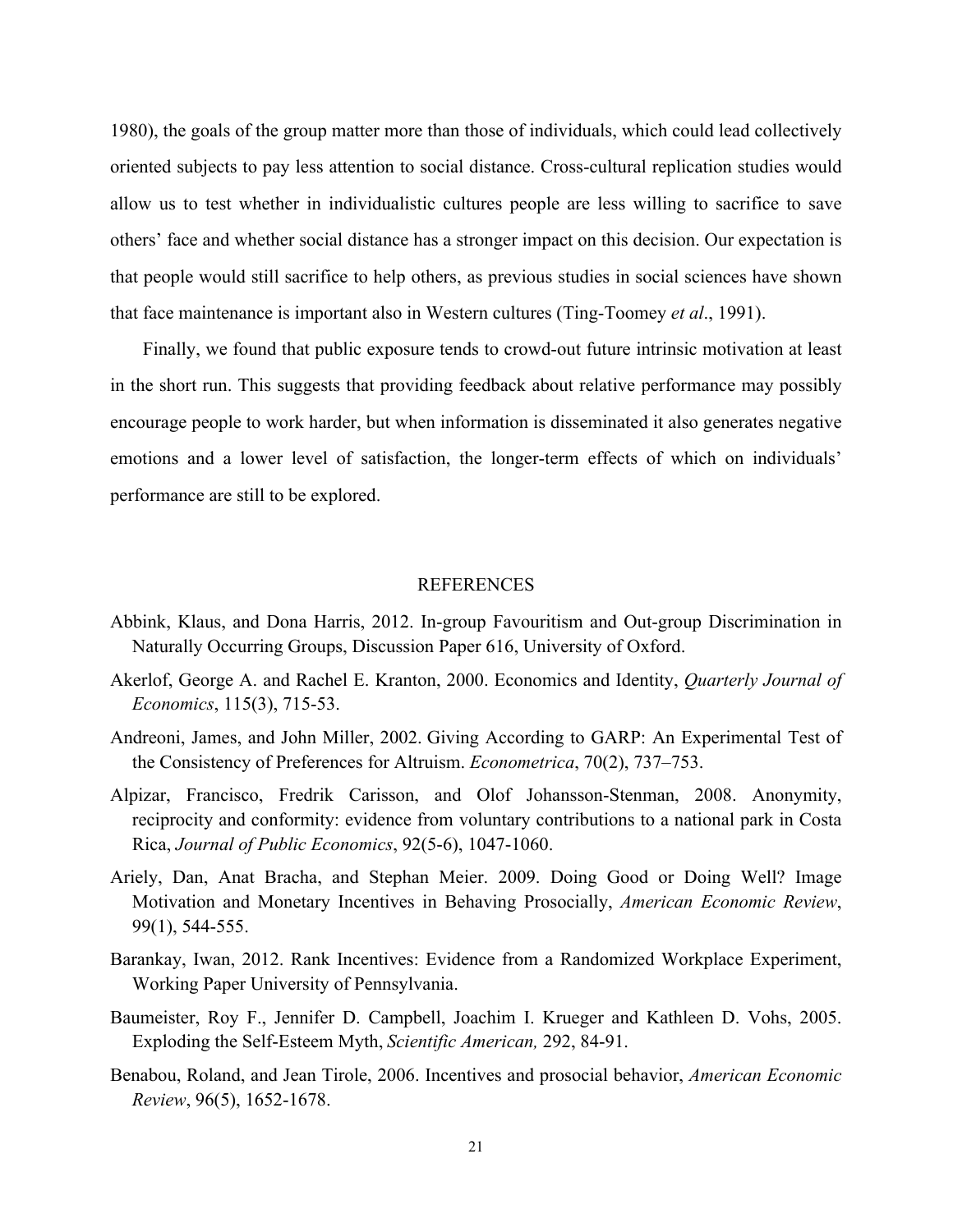- Ben-Ner, Avner, Brian P. McCall, Stephane Massoud, and Hua Wang, 2009. Identity and in-group/out-group differentiation in work and giving behaviors: Experimental evidence, *Journal of Economic Behavior & Organization*, 72, 153-170.
- Beresford, Alastair, Dorothea Kübler, and Sören Preibusch, 2012. Unwillingness to pay for privacy: A field experiment, *Economics Letters*, 117(1), 25-27.
- Bernhard, Helen, Ernst Fehr, and Urs Fischbacher, 2006. Group Affiliation and Altruistic Norm Enforcement, *American Economic Review*, 96(2), 217-221.
- Bohnet, Iris, and Bruno Frey, 1999. The sound of silence in prisoner's dilemma and dictator games, *Journal of Economic Behavior & Organization*, 38 (1), 43–57.
- Bowles, Samuel, and Herbert Gintis, 2004. Persistent Parochialism: Trust and Exclusion in Ethnic Networks, *Journal of Economic Behavior & Organization*, 55(1), 1-23.
- Bradler, Christiane, Robert Dur, Susanne Neckermann, and Arjan Non, 2013. Employee Recognition and Performance: A Field Experiment, *CESifo Working Paper* 4164. Available at SSRN: http://ssrn.com/abstract=2243458
- Buchan, Nancy R., Rachel Croson, and Eric J. Johnson. 2006. Let's Get Personal: An International Examination of the Influence of Communication, Culture and Social Distance on Other Regarding Preferences, *Journal of Economic Behavior & Organization*, 60, 373-398.
- Cappelen, Alexander W., Trond Halvorsen, Erik Ø. Sørensen, and Bertil Tugodden, 2012. Face-saving or fair-minded: What motivates moral behavior?, Working Paper, Norwegian School of Economics, Bergen.
- Chakravarty, Surajeet, and Miguel A. Fonseca, 2011. The effect of social fragmentation on public good provision: an experimental study, Discussion Paper 1207, Exeter University.
- Charness, Gary, and Matthew Rabin. 2002. Understanding Social Preferences with Simple Tests, *Quarterly Journal of Economics*, 117, 817-869.
- Charness, Gary, Luca Rigotti, and Aldo Rustichini, 2007. Individual Behavior and Group Membership, *American Economic Review*, 97(4), 1340–1352.
- Charness, Gary, and Uri Gneezy, 2008. What's in a name? Anonymity and social distance in dictator and ultimatum games, *Journal of Economic Behavior & Organization*, 68 (1), 29–35.
- Charness, Gary, David Masclet, and Marie Claire Villeval, 2014. The Dark Side of Competition for Status, *Management Science,* 60(1), 38–55.
- Chen, Yan, and Sherry Xin Li, 2006. Group Identity and Social Preferences, *American Economic Review,* 99(1), 431-457.
- Coricelli, Giorgio, Mateus Joffily, Claude Montmarquette, and Marie Claire Villeval, 2010. Cheating, emotions, and rationality: an experiment on tax evasion, *Experimental Economics*, 13, 226-247.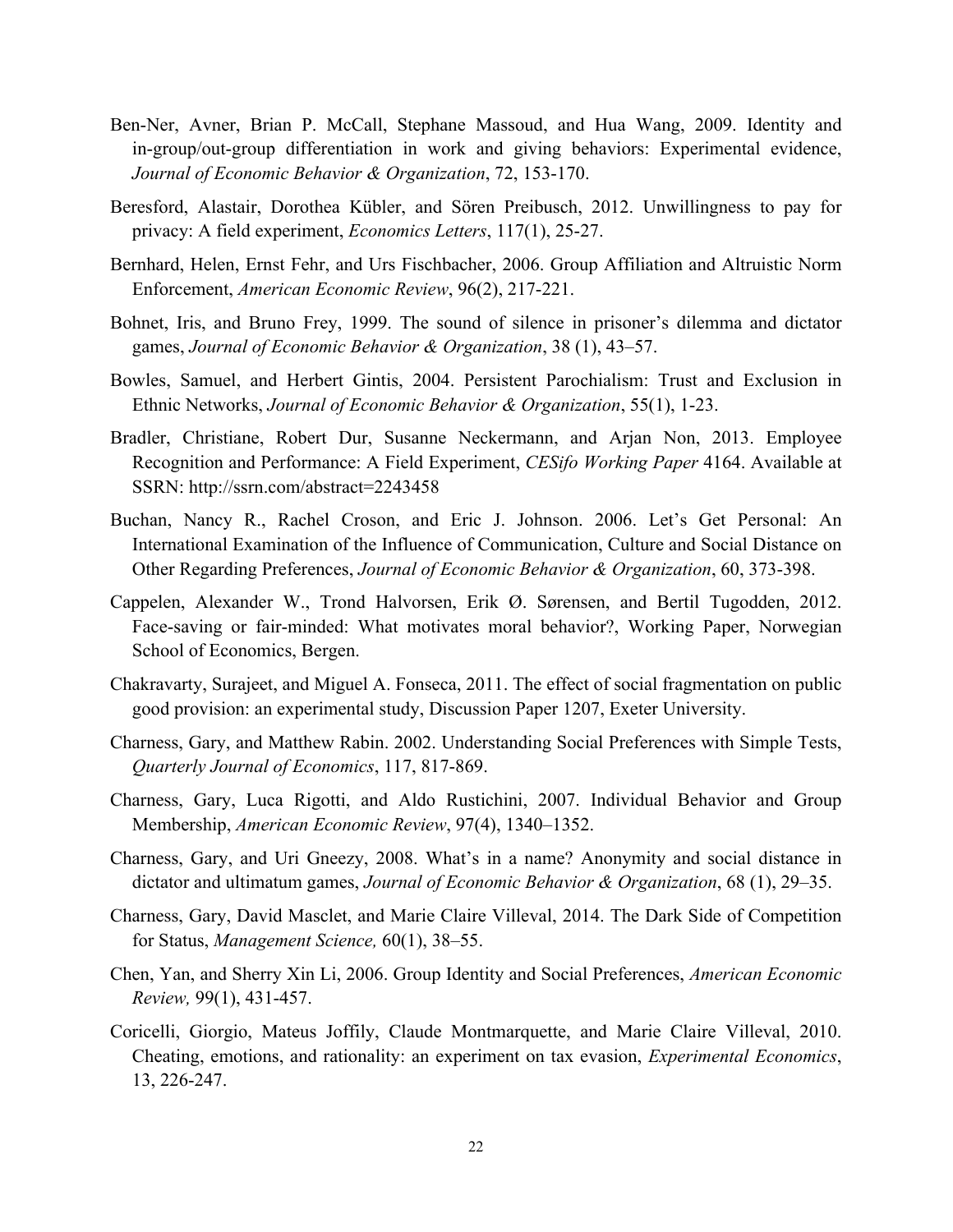- Coricelli, Giorgio, Elena Rusconi, and Marie Claire Villeval, 2014. Tax Evasion and emotions in repeated interactions: An empirical test of re-integrative shaming theory, *Journal of Economic Psychology*, 40, 49-61.*.*
- Eckel, Catherine C., Enrique Fatas, and Rick Wilson, 2010. Cooperation and Status in Organizations, *Journal of Public Economic Theory,* 12(4), 737-762.
- Ellingsen, Tore, and Magnus Johannesson, 2007. Paying respect, *Journal of Economic Perspectives,* 21(4), 135-149.
- Ellingsen, Tore, and Magnus Johannesson, 2008a. Pride and prejudice: the human side of incentive theory, *American Economic Review*, 98(3), 990-1008.
- Ellingsen, Tore, and Magnus Johannesson, 2008b. Anticipated verbal feedback induces altruistic behaviour, *Evolution and Human Behaviour*, 29(2), 100–105.
- Eriksson, Tor, and Marie Claire Villeval, 2011. Respect and relational contracts, *Journal of Economic Behavior & Organization*, 81, 286-298.
- Ewers, Mara, and Florian Zimmermann, 2015. Image and Misreporting, *Journal of the European Economic Association* 13(2), 363-380.
- Falk, Armin, and Urs Fischbacher, 2006. A theory of reciprocity, *Games and Economic Behavior*, 54(2), 293-315.
- Fehr, Ernst, and Klaus M. Schmidt, 1999. A theory of fairness, competition and cooperation *Quarterly Journal of Economics*, 114(3), 817-868.
- Fehr, Ernst, and Urs Fischbacher, 2003. The nature of human altruism, *Nature,* 425, 785-791.
- Feri, Francesco, Caterina Gianetti, and Nicola Jentzsch, 2013. Disclosure of Personal Information Under Risk of Privacy Shocks, mimeo, DIW Berlin.
- Fershtman, Chaim, and Uri Gneezy, 2001. Discrimination in a Segmented Society: An Experimental Approach, *Quarterly Journal of Economics*, 116(1), 351–377.
- Galeotti, Fabio, and Daniel J. Zizzo (2014). What happens if you single out? An experiment, *Social Choice and Welfare*, 43(3), 703-729.
- Gneezy, Uri, and Aldo Rustichini, 2000. A fine is a price, *Journal of Legal Studies*, 29, 1-17.
- Goette, Lorenz, David Huffman and Stephan Meier, 2006. The Impact of Group Membership on Cooperation and Norm Enforcement: Evidence Using Random Assignment to Real Social Groups, *American Economic Review*, 96(2), 212-216.
- Goette, Lorenz, David Huffman and Stephan Meier, 2012a. The Impact of Social Ties on Group Interactions: Evidence from Minimal Groups and Randomly Assigned Real Groups, *American Economic Journal: Microeconomics*, 4(1), 101-115.
- Goette, Lorenz, David Huffman, Stephan Meier, and Matthias Sutter, 2012b. Competition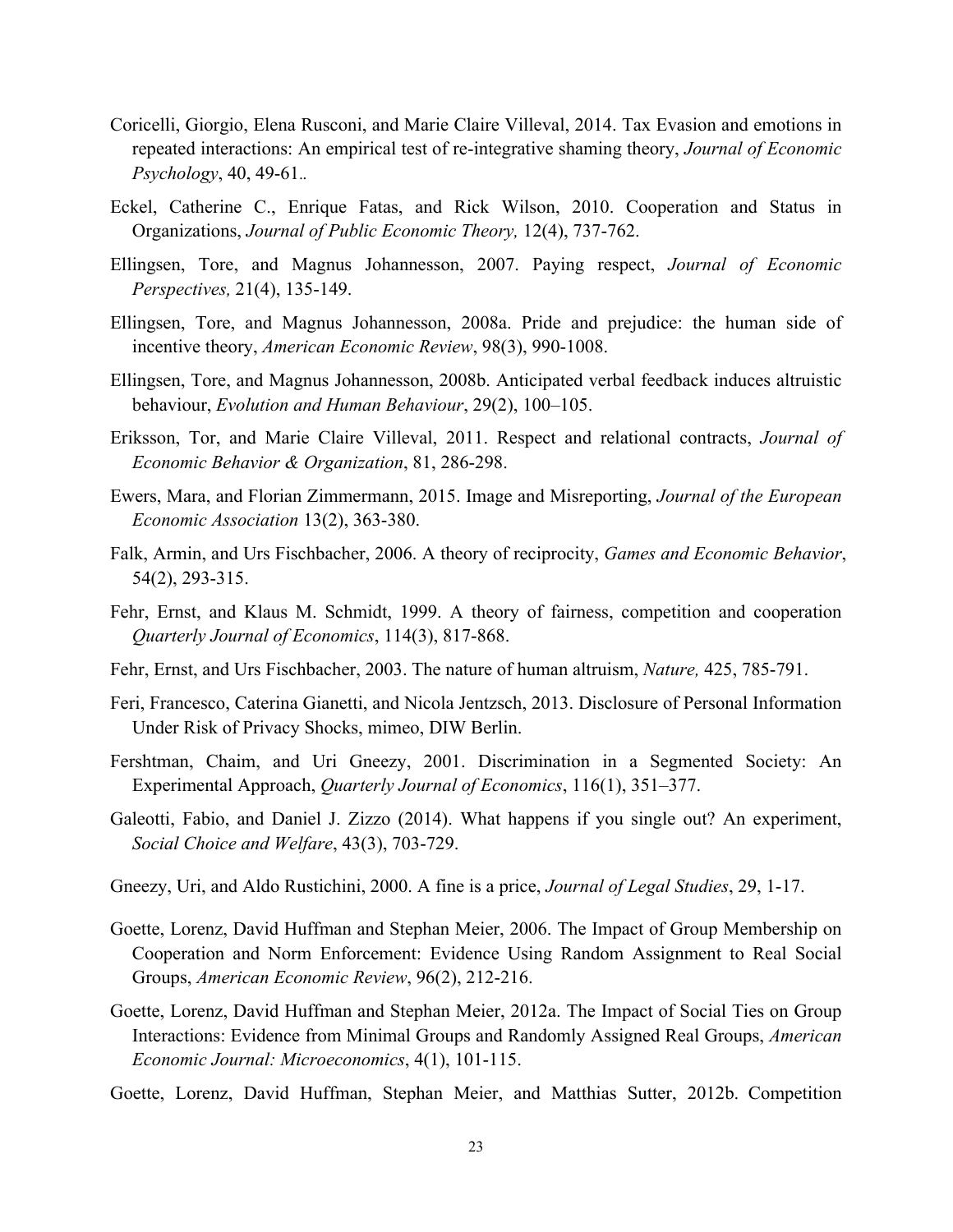Between Organizational Groups: Its Impact on Altruistic and Anti-Social Motivations, *Management Science*, 58(5), 948-960.

- Goffman, Erving (2005). *Interaction Ritual: Essays in Face-to-Face Behavior*. Aldine Transaction.
- Guala, Francesco, Luigi Mittone, and Matteo Ploner, 2013. Group membership, team preferences and expectations, *Journal of Economic Behavior & Organization*, 86 (C), 183-190.
- Hargreaves-Heap, Shaun P., and Daniel J. Zizzo, 2009. The Value of Groups, *American Economic Review*, 99(1), 295–323.
- Harris, Donna, Benedikt Herrmann, and Andreas Kontoleon, 2009. Two's Company, There's a Group: The Impact of Group Identity and Group Size on In-Group Favouritism, *CeDex Discussion Paper* 2009-13, Nottingham.
- Harris, Donna, Benedikt Herrmann, and Andreas Kontoleon, 2012. When to favour your own group ? The threats of costly punishments and in-group favoritism. Discussion Paper 628, University of Oxford.
- Herbst, Luisa, Kai A. Konrad, and Florian Morath, 2012. Endogenous group formation in experimental contests, *Working Paper of the Max Planck Institute for Tax Law and Public Finance* 2012-10. Available at SSRN: http://ssrn.com/abstract=2166206.
- Ho, David Yau-Fai, 1976. On the Concept of Face, *American Journal of Sociology*, 81(4), 867-884.
- Hofstede, Geert H., 1980. *Culture's Consequences*. Berkeley: University of California Press.
- Hopfensitz, Astrid, and Ernesto Reuben, 2009. The importance of emotions for the effectiveness of social punishment, *The Economic Journal*, 119(540), 1534-59.
- Hu, Hsien Chin, 1944. The Chinese Concept of 'Face', *American Anthropologist*, 46 (1), 45-64.
- Hugh-Johns, David, and David Reinstein, 2010. Losing Face, *Jena Working Paper* 2013-068.
- Johansson-Stenman, Olof, and Henrik Svedsater, 2012. Self-image and valuation of moral goods: stated versus real willingness to pay, *Journal of Economic Behavior & Organization,* 84(3), 879-891.
- Johansson-Stenman, Olof, and Peter Martinsson, 2006. Honestly, why are you driving a BMW? *Journal of Economic Behavior & Organization*, 60(2), 129-146.
- Kato, Takao, and Pian Shu, 2013. Competition and Social Identity in the Workplace: Evidence from a Chinese Textile Firm, *Harvard Business School Working Paper* 14-011.
- Kollock, Peter, 1998. Transforming Social Dilemmas: Group Identity and Cooperation, in Peter A. Danielson, ed., *Modeling Rationality, Morality and Evolution*. Oxford: Oxford University Press, 186-210.
- Kosfeld, Michael, Susanne Neckermann, 2011. Getting more work for nothing? Symbolic awards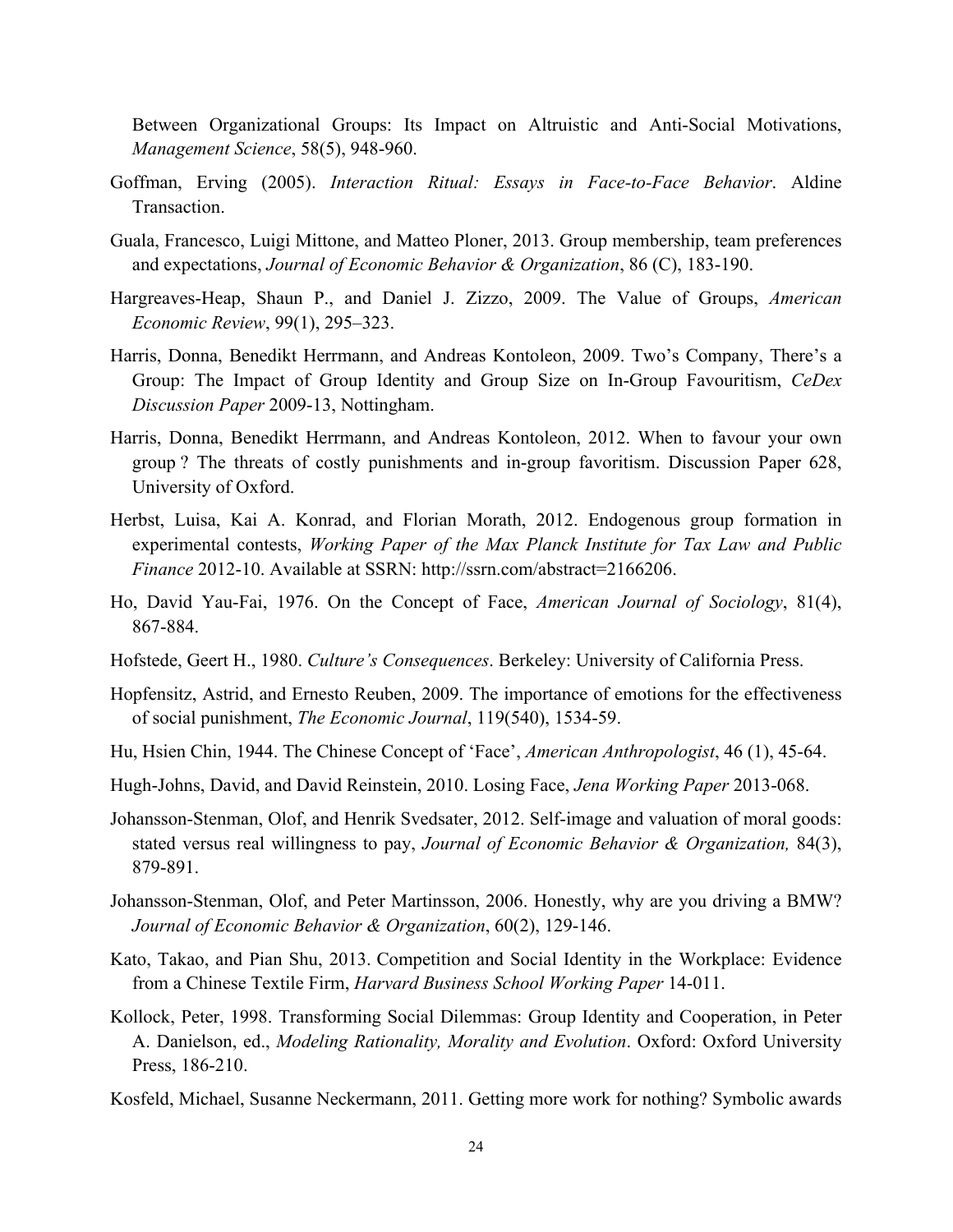and worker performance, *American Economic Journal: Microeconomics,* 3(1), 1-16.

- Koszegi, Botond, 2006. Ego Utility, Overconfidence and Task Choice, *Journal of the European Economic Association*, 4(4), 673-707.
- Kuhnen, Camelia M., and Agnieszka Tymula, 2012. Feedback, Self-Esteem and Performance in Organizations, *Management Science*, 58, 94-113.
- Lacetera, Nicola, and Mario Macis, 2010. Social image concerns and prosocial behavior: field evidence from a nonlinear incentive scheme, *Journal of Economic Behavior & Organization*, 76(2), 225-237.
- Masella, Paolo, Stephen Meier, and Philipp Zahn, 2014. Incentives and Group Identity, *Games and Economic Behavior*, 86, 12-25.
- Mruk, Christopher J., 2006. *Self-Esteem Research, Theory, and Practice: Toward a Positive Psychology of Self-Esteem*. 3rd Edition. New-York: Springer.
- Pan, Xiaofei S., and Daniel Houser, 2011. Competition for Trophies Triggers Male Generosity, *PLoS ONE* 6(4):e18050.
- Qi, Xiaoying (2011). Face: A Chinese Concept in a Global Sociology, *Journal of Sociology,* 47, 279-296.
- Redding, S. Gordon, and Michael Ng, 1982. The Role of 'Face' in the Organizational Perceptions of Chinese Managers, *Organization Studies,* 3(3), 201-219.
- Smith, Richard H., J. Matthew Webster, W. Gerrod Parrott, and Heidi L. Eyre, 2002. The role of public exposure in moral and non moral shame and guilt, *Journal of Personality and Social Psychology*, 83(1), 138-159.
- Spencer, Steven J., Steven Fein, Christine D. Lomore, 2001. Maintaining One's Self-Image Vis-à-Vis Others: The Role of Self-Affirmation in the Social Evaluation of the Self, *Motivation and Emotion*, 25(1), 41-65.
- Spencer-Oatey, Helen, 2007. Theories of identity and the analysis of face, *Journal of Pragmatics*, 39(4), 639-656.
- Tajfel, Henri, Michael G. Billig, Robert P. Bundy, and Claude Flament, 1971. Social Categorization and Intergroup Behavior, *European Journal of Social Psychology*, 1(2), 149-178.
- Tajfel, Henri, and John Turner, 1979. An integrative theory of intergroup conflict, in William Austin and Stephen Worchel, Eds., *The Social Psychology of Intergroup Relations*, Monterey: CA, Brooks/Cole.
- Ting-Toomey, Stella, 2005. The Matrix of Face: An Updated Face-Negotiation Theory, in W.B. Gudykunst, ed., *Theorizing About Intercultural Communication*. Thousand Oaks: Sage, 71-92.
- Ting-Toomey, Stella, Ge Gao, Paula Trubiski, Zhizhong Yang, Hak Soo Kim, Sung-Ling Lin,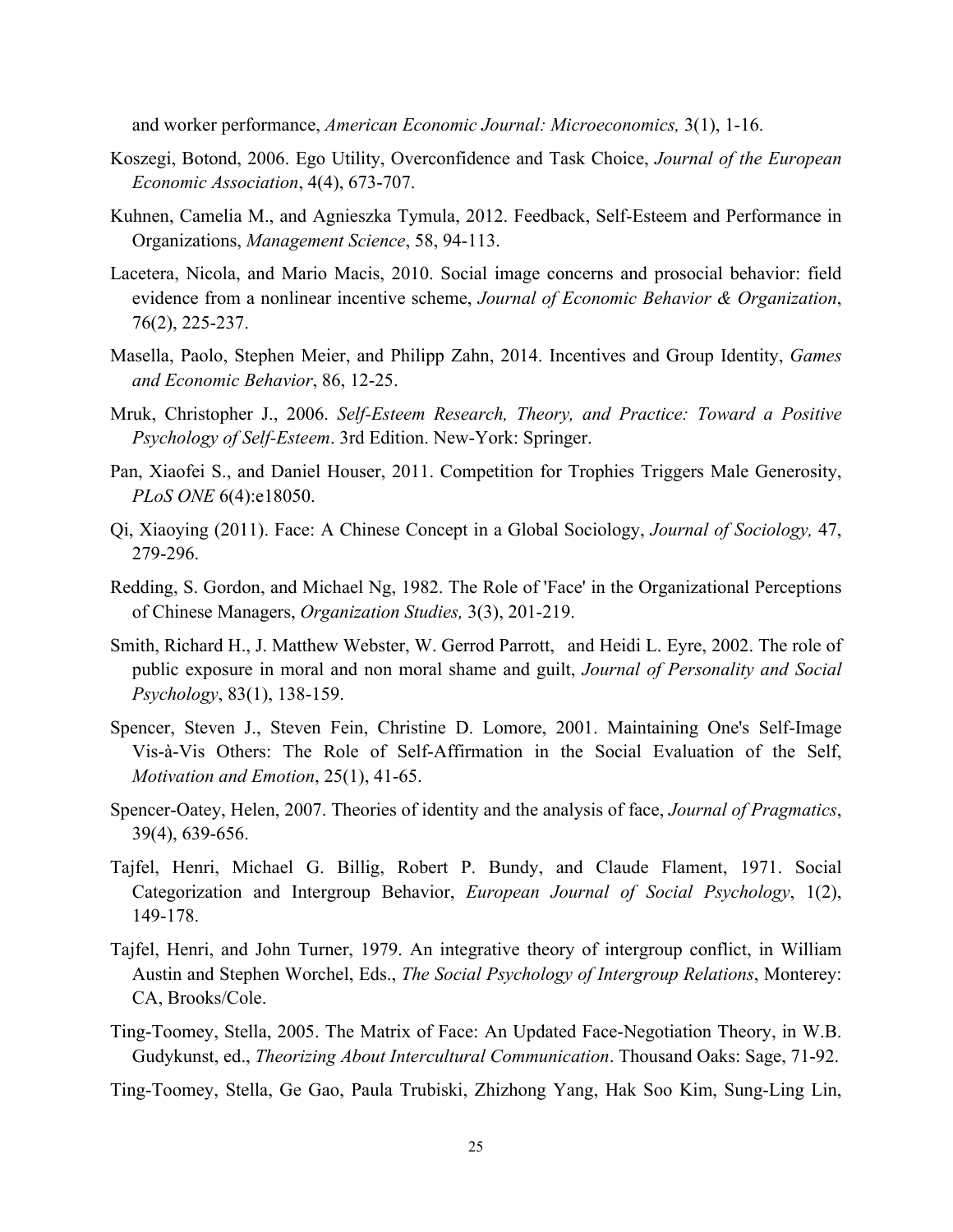Tsukasa Nishida. 1991. Culture, face maintenance, and styles of handling interpersonal conflict: a study in five cultures, *International Journal of Conflict Management*, 2(4), 275 – 296.

- Tran, Ahn, and Richard Zeckhauser, 2012. Rank as an Incentive: Evidence from a Field Experiment, *Mimeo Harvard University*.
- Xiao, Erte, and Daniel Houser, 2011. Punish in public, *Journal of Public Economics*, 95(7-8), 1006-1017.
- Yang, Kuo-Shu (ed.), 1989. *The Psychology of the Chinese*. Taipei: Kui-Kuan Books.
- Zizzo, Daniel J., 2011. You are not in my boat: common fate and discrimination against outgroup members, *International Review of Economics*, 58, 91-103.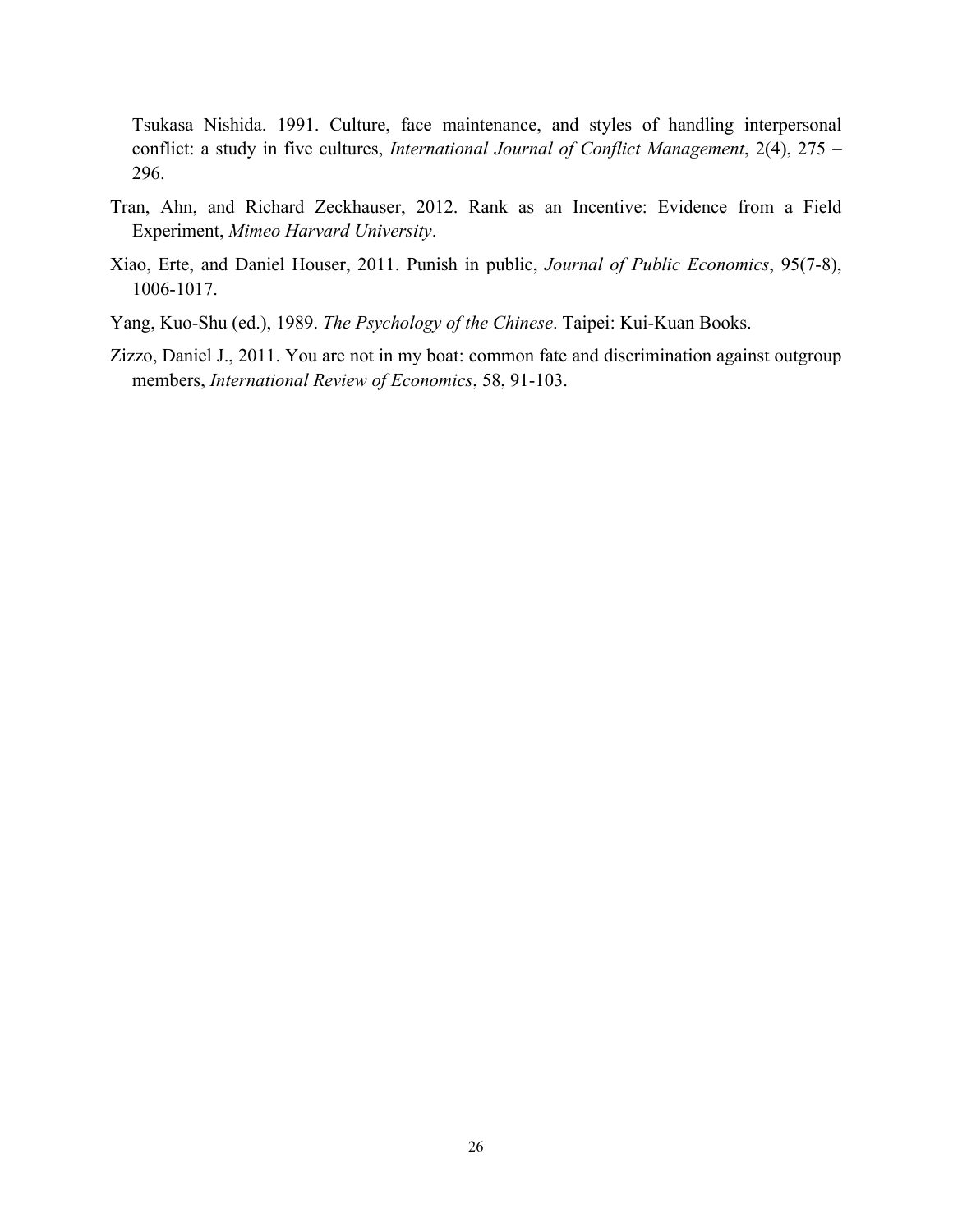## **TABLES AND FIGURES**

| <b>Treatments</b> | Nb of    | Nb of sessions with | Number of    | Mean age | $%$ males |
|-------------------|----------|---------------------|--------------|----------|-----------|
|                   | sessions | belief elicitation  | participants | (years)  |           |
| <b>Baseline</b>   | 4        |                     | 72           | 22.24    | 15.28     |
| Homogenous        |          | 4                   | 126          | 21.91    | 26.98     |
| Heterogeneous     |          | 4                   | 126          | 22.25    | 28.57     |
| Random            | 4        | 4                   | 72           | 22.19    | 29.17     |
| Control           |          | 0                   | 24           | 21 25    | 20.83     |
| Total             | 24       | 4                   | 420          | 22.09    | 25.48%    |

Table 1. Summary of sessions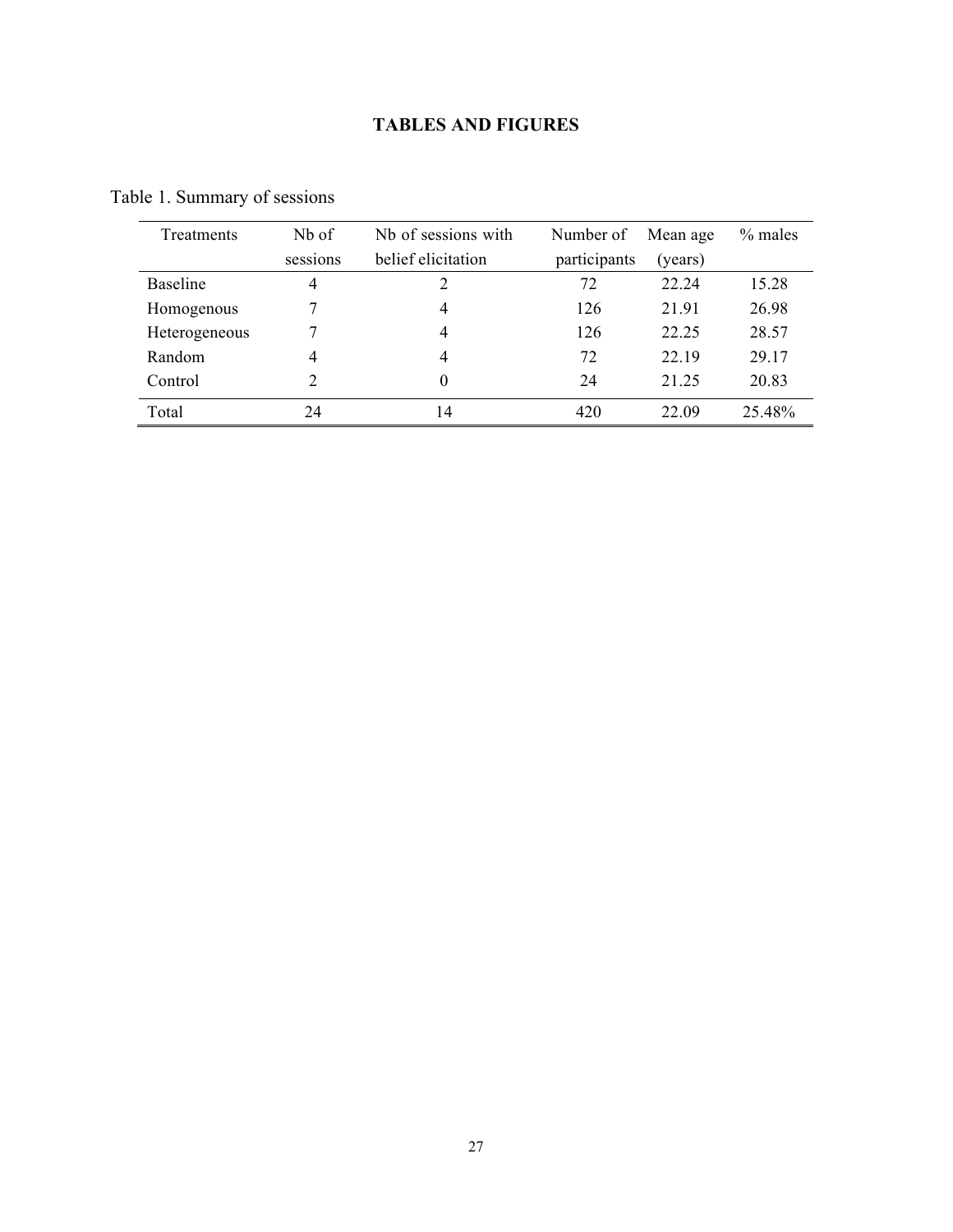|  | Table 2. Percentages of participants paying the fee to avoid the public exposure of the least |  |  |  |  |  |
|--|-----------------------------------------------------------------------------------------------|--|--|--|--|--|
|  | performers, by treatment and by performance rank, and actual exposure                         |  |  |  |  |  |

| Treatments      | Rank 1           | Rank 2           | Rank 3              | $%$ of least     |
|-----------------|------------------|------------------|---------------------|------------------|
|                 | in part 3        | in part 3        | in part 3           | performers       |
|                 |                  |                  |                     | exposed          |
| <b>Baseline</b> | 54.17% (13/24)   | 54.17% (13/24)   | 75.00% (18/24)      | 37.50% (9/24)    |
| Homogenous      | 50.00% (21/42)   | 66.67% (28/42)   | 80.95% (34/42)      | 28.57% (12/42)   |
| Heterogeneous   | 57.14% (24/42)   | 54.76% (23/42)   | 71.43% (30/42)      | 33.33% (14/42)   |
| - KKk or kkK    | $33.33\%$ (3/9)  | $44.44\%$ (4/9)  | $66.67\%$ (6/9)     | 44.44% (4/9)     |
| - Kkk or kKK    | $69.23\%$ (9/13) | $61.54\%$ (8/13) | $69.23\%$ (9/13)    | $30.00\%$ (6/13) |
| - KkK or kKk    | 60% (12/20)      | 55% (11/20)      | 75% (15/20)         | $20\% (4/20)$    |
| Random          | 33.33% (8/24)    | 41.67% (10/24)   | $62.50\%$ $(15/24)$ | 66.67% (16/24)   |
| Total           | 50.00% (66/132)  | 56.06% (74/132)  | 73.48% (97/132)     | 38.64% (51/132)  |

*Note*: "K" is for the Kandinsky group, "k" for Klee group. "KKk or kkK" reads as follows: in the triad, the participants who get the first and the second ranks have the same group identity while the least performer has another group identity.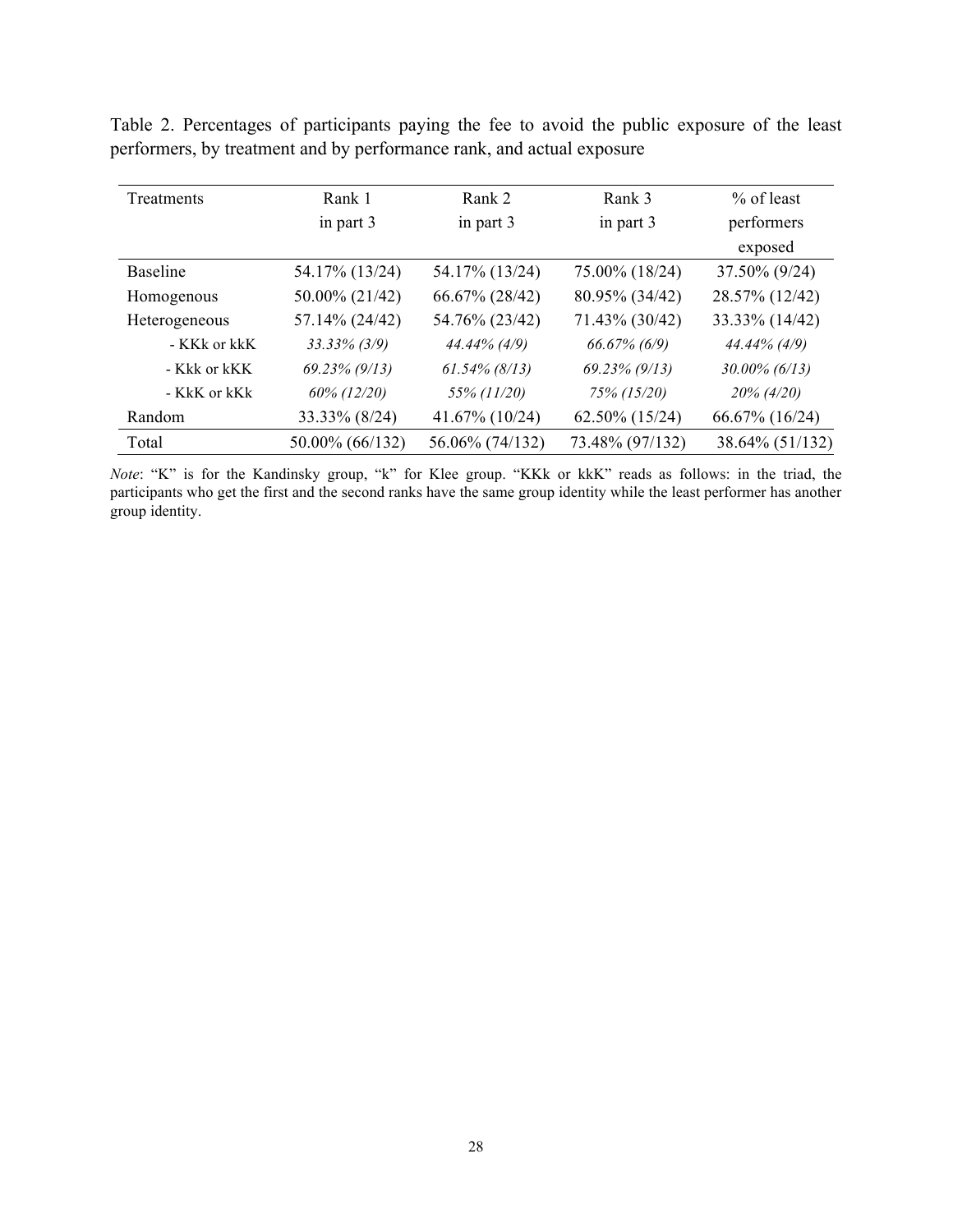| Dependent variable:                   |                  |                  | Probit models    |                  |                |
|---------------------------------------|------------------|------------------|------------------|------------------|----------------|
| Decision to pay the fee               | All              | All              | Rank 3           | Ranks            | Ranks 1 and    |
|                                       | subjects         | subjects         | only             | 1 and 2          | 2 - Hetero. T. |
|                                       | (1)              | (2)              | (3)              | (4)              | (5)            |
| <b>Baseline</b> treatment             | Ref.             | Ref.             | Ref.             | Ref.             |                |
| Homogenous treatment                  | 0.022            | 0.033            | 0.077            | 0.022            |                |
|                                       | (0.063)          | (0.064)          | (0.101)          | (0.077)          |                |
| Heterogeneous treatment               | 0.040            | 0.036            | 0.004            | 0.069            |                |
|                                       | (0.063)          | (0.063)          | (0.106)          | (0.096)          |                |
| Random treatment                      | $-0.155**$       | $-0.162**$       | $-0.048$         | $-0.225**$       |                |
|                                       | (0.075)          | (0.075)          | (0.120)          | (0.095)          |                |
| <i>i</i> is Rank 2 in part 3          | Ref.             | Ref.             |                  | Ref.             | Ref.           |
| $i$ is Rank 1 in part 3               | $-0.066$         | $-0.071$         |                  | $-0.071$         | 0.055          |
|                                       | (0.051)          | (0.052)          |                  | (0.053)          | (0.100)        |
| $i$ is Rank 3 in part 3               | $0.253***$       | $0.241***$       |                  |                  |                |
|                                       | (0.051)          | (0.052)          |                  |                  |                |
| Heterogeneous T. * Rank 3             |                  |                  |                  | 0.001            |                |
| is an out-group                       |                  |                  |                  | (0.094)          |                |
| Rank 3 is i's in-group                |                  |                  |                  |                  | Ref.           |
| Rank 3 is the only out-group          |                  |                  |                  |                  | $-0.091$       |
|                                       |                  |                  |                  |                  | (0.132)        |
| Heterogeneous T. *                    |                  |                  | 0.007            |                  | 0.090          |
| $i$ matched with 2 out-groups         |                  |                  | (0.136)          |                  | (0.111)        |
| <b>Belief</b> elicitation             | 0.042            | $-0.293***$      | $-0.269***$      | $-0.221**$       | $-0.504***$    |
|                                       | (0.053)          | (0.073)          | (0.085)          | (0.105)          | (0.146)        |
| Belief elicitation *                  |                  | $0.198***$       | $0.404***$       | $-0.010$         |                |
| Belief: 1 other pays                  |                  | (0.076)          | (0.083)          | (0.114)          |                |
| Belief elicitation *                  |                  | $0.630***$       | $0.462***$       | $0.578***$       |                |
| Belief: 2 others pay                  |                  | (0.066)          | (0.106)          | (0.097)          |                |
| Belief elicitation *                  |                  |                  |                  |                  | $0.463***$     |
| Belief nb others pay                  |                  |                  |                  |                  | (0.089)        |
| Demographics                          | Yes              | Yes              | Yes              | Yes              | Yes            |
| ${\bf N}$                             | 394              | 394              | 132              | 262              | 84             |
| Log-likelihood                        | $-249.638$       | $-210.279$       | $-61.440$        | $-138.295$       | $-45.081$      |
| LR Chi <sup>2</sup>                   | 30.57            | 109.28           | 29.81            | 85.38            | 25.09          |
| Prob>Chi <sup>2</sup><br>Pseudo $R^2$ | < 0.001<br>0.058 | < 0.001<br>0.206 | < 0.001<br>0.195 | < 0.001<br>0.236 | 0.002<br>0.218 |

Table 3. Determinants of the decision to pay the fee to avoid the public exposure of the least performer

*Notes*: The Table reports marginal effects. \*\*\* indicate significance at the 1% level, \*\* at the 5% level and \* at the 10% level.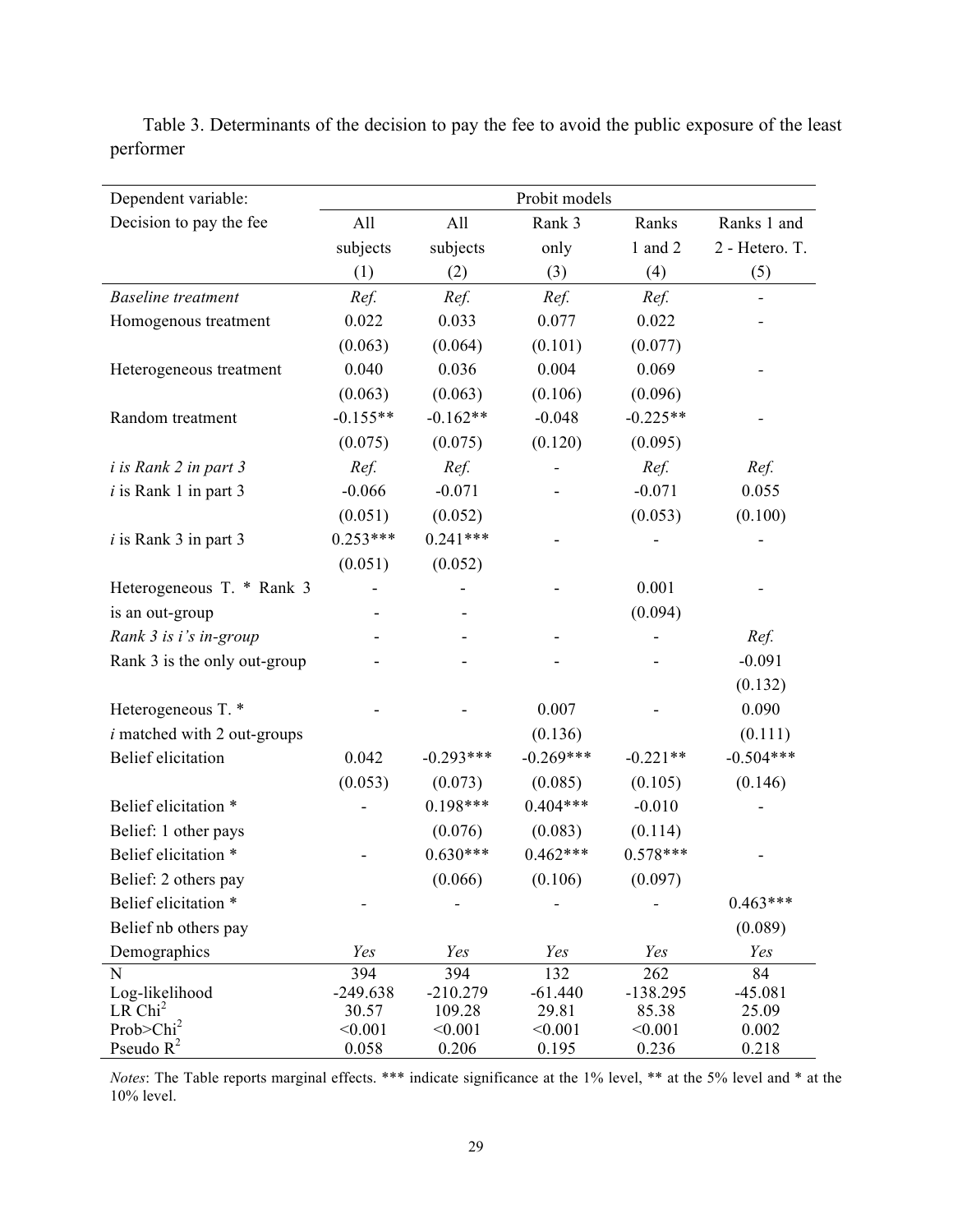|                         | Part 1         | Part 2         | Part 3         | Part 4         | N   |
|-------------------------|----------------|----------------|----------------|----------------|-----|
| Control treatment       | 128.54 (16.09) | 133.50 (17.16) | 138.58 (15.34) | 140.17 (13.01) | 24  |
| Baseline treatment      | 127.14(11.41)  | 132.56 (14.93) | 136.08 (16.64) | 138.86 (17.64) | 72  |
| Homogenous treatment    | 126.61 (15.36) | 135.28 (14.82) | 140.10 (13.60) | 140.70 (15.45) | 126 |
| Heterogeneous treatment | 127.12 (13.13) | 133.31 (14.38) | 138.67 (15.50) | 140.17 (17.06) | 126 |
| Random treatment        | 130.11 (14.41) | 135.62 (13.63) | 141.31 (13.95) | 142.04 (14.05) | 72  |
| Least performers        |                |                |                |                |     |
| (excl. Control)         |                |                |                |                |     |
| - Not exposed           | 116.22 (13.51) | 123.80 (11.46) | 126.58(11.41)  | 130.54 (12.16) | 81  |
| - Exposed               | 121.25 (13.06) | 123.47 (16.89) | 127.39 (18.93) | 127.71 (22.97) | 51  |

Table 4. Mean performance, by part and by treatment

*Note*: Standard deviations in parentheses.

## Table 5. Determinants of the evolution of performance between part 3 and part 4, depending on rank in part 3

| Dependent variable:          | Rank 1 or 2     | Rank 3             |  |
|------------------------------|-----------------|--------------------|--|
| Performance in part 4        | in part 3       | in part 3          |  |
| - Performance in part 3      | (1)             | (2)                |  |
| Control treatment            | Ref.            | Ref.               |  |
| <b>Baseline</b> treatment    | 1.794(2.361)    | 1.934(3.417)       |  |
| Homogenous treatment         | 0.182(2.250)    | $-2.364(3.246)$    |  |
| Heterogeneous treatment      | 0.961(2.256)    | $-1.178(3.150)$    |  |
| Random treatment             | 1.260(2.436)    | $-2.364(3.411)$    |  |
| Chose to pay the fee         | $-0.512(1.168)$ | 1.161(1.583)       |  |
| Exposure of rank 3 in part 3 | $-0.856(1.226)$ | $-3.123**$ (1.472) |  |
| Demographic variables        | Yes             | Yes                |  |
| Constant                     | 2.122(5.157)    | 5.509(7.183)       |  |
| N                            | 278             | 140                |  |
| Prob > F                     | 0.704           | 0.039              |  |
| $R^2$                        | 0.023           | 0.124              |  |

*Note*: \*\* indicate significance at the 5% level.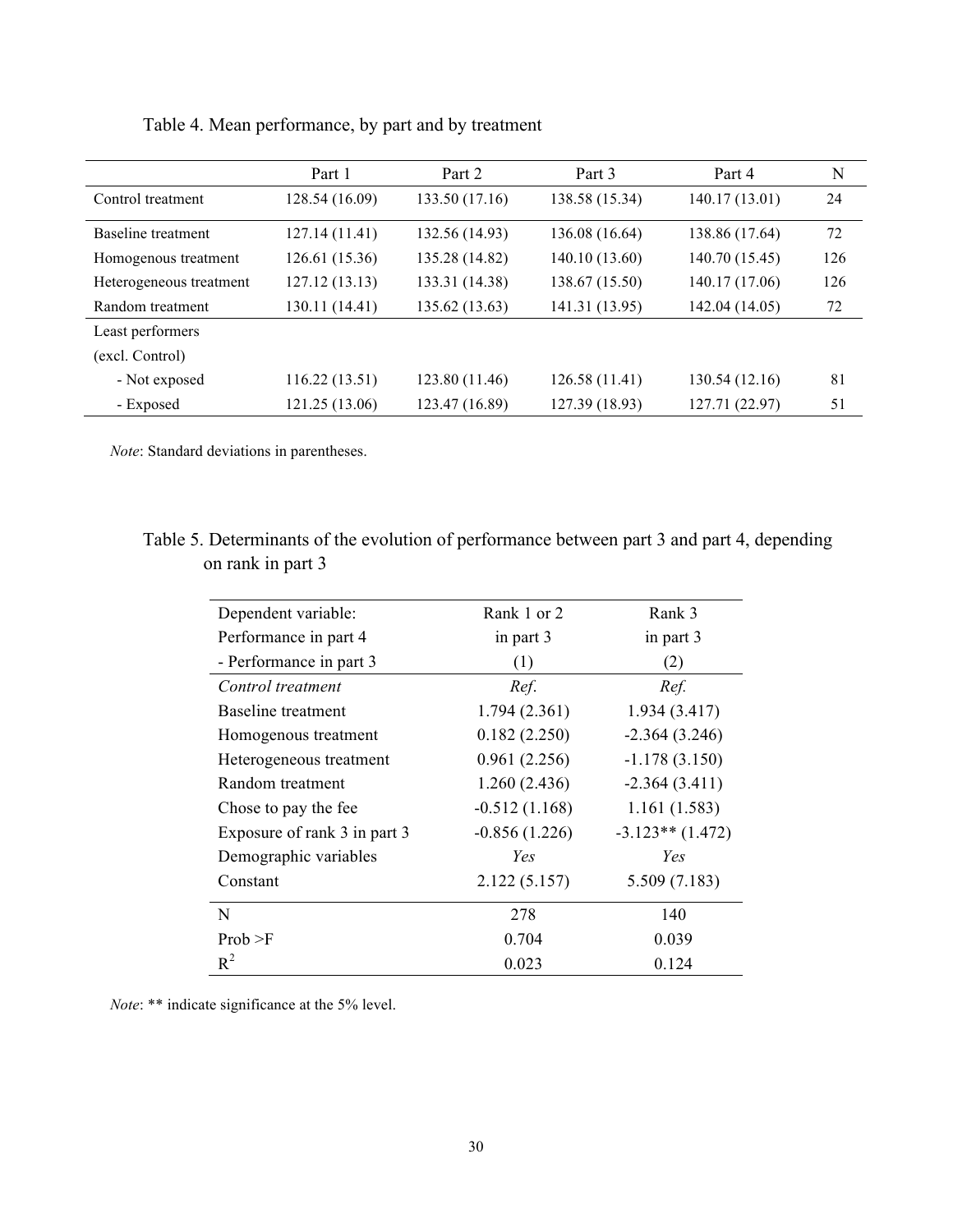

Figure 1. Shame intensity, by performance rank, in all treatments (N=396)



Figure 2. Happiness intensity, by performance rank, in all treatments (N=396)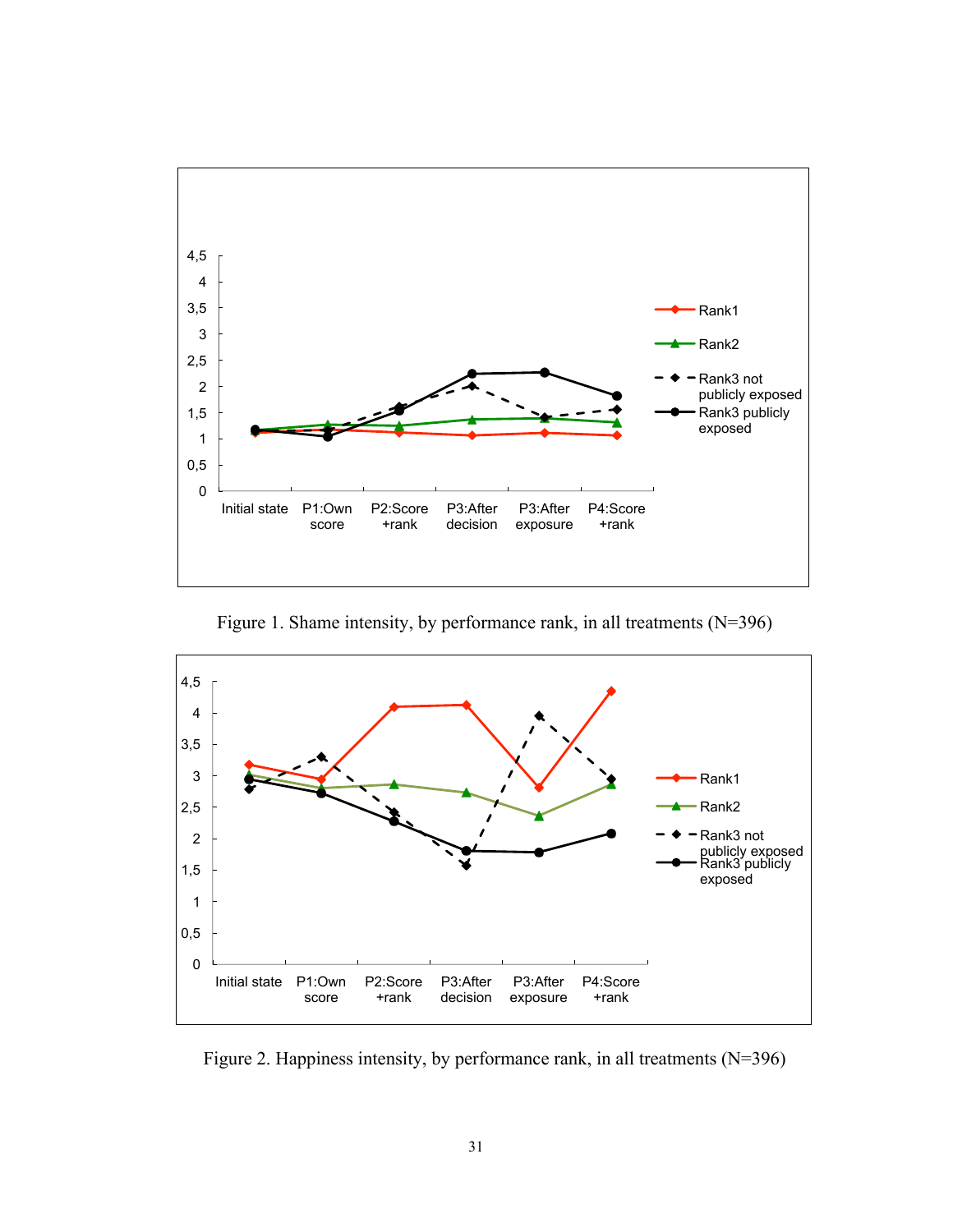#### APPENDIX 1 – Instructions for the Baseline treatment (translated into Chinese)

We thank you for participating in this experiment in decision-making. It is forbidden to talk to the other participants throughout the session.

We will first ask you to describe the feelings you experience right now. Your screen will display a series of 10 statements. For each statement, we ask you to choose a number between 1 and 7 (included) to describe how you feel right now.

The choice of a higher number indicates that you experience this feeling with a higher intensity. For example, choosing number 1 indicates that you do not experience this feeling at all. At the opposite, choosing number 7 indicates that you experience this feeling with a very high intensity. Intermediate values are indicated by the choice of intermediate numbers.

Do not spend too much time on any one statement; simply choose the number which seems to describe your present feelings best.

The 10 proposed statements are the following:

- I feel angry
- I feel contempt
- I feel ashamed
- I feel envious
- I feel sad
- I feel happy
- I feel guilty
- I feel grateful
- I feel fearful
- I feel relieved

#### **Instructions (cont'd) (distributed after completion of the initial elicitation of feelings)**

--------

The remaining of this session consists of several parts. You will receive the instructions for each part after completing the previous part.

During these parts, the amount of money you will earn may depend upon your actions and the actions of the other participants you will interact with. Throughout the session, your earnings will be given in ECU (Experimental Currency Units). At the end of the session, your total earnings in ECU will be the sum of your payoffs earned in each part. These earnings will be converted into RMB at the rate:

#### $10$  ECU = 1 RMB

Your earnings will be paid to you in cash and in private at the end of the session.

#### **Part 1**

At the beginning of this part and throughout the session, the participants are grouped into triads. **The composition of your triad will remain constant throughout the session**. You will not be informed on the identity of the two other members of your triad.

During this part, we ask you to perform a task on your computer during 4 minutes. This task consists of moving apples into a basket with your mouse.

Each apple moved into the basket will increase your score by one unit. Your current score (i.e. the current number of apples in the basket) as well as the remaining time will be displayed on your screen continuously.

Once the 4 minutes have elapsed, your screen will remind you your score in this part. You will not be informed of the scores of your two other triad members.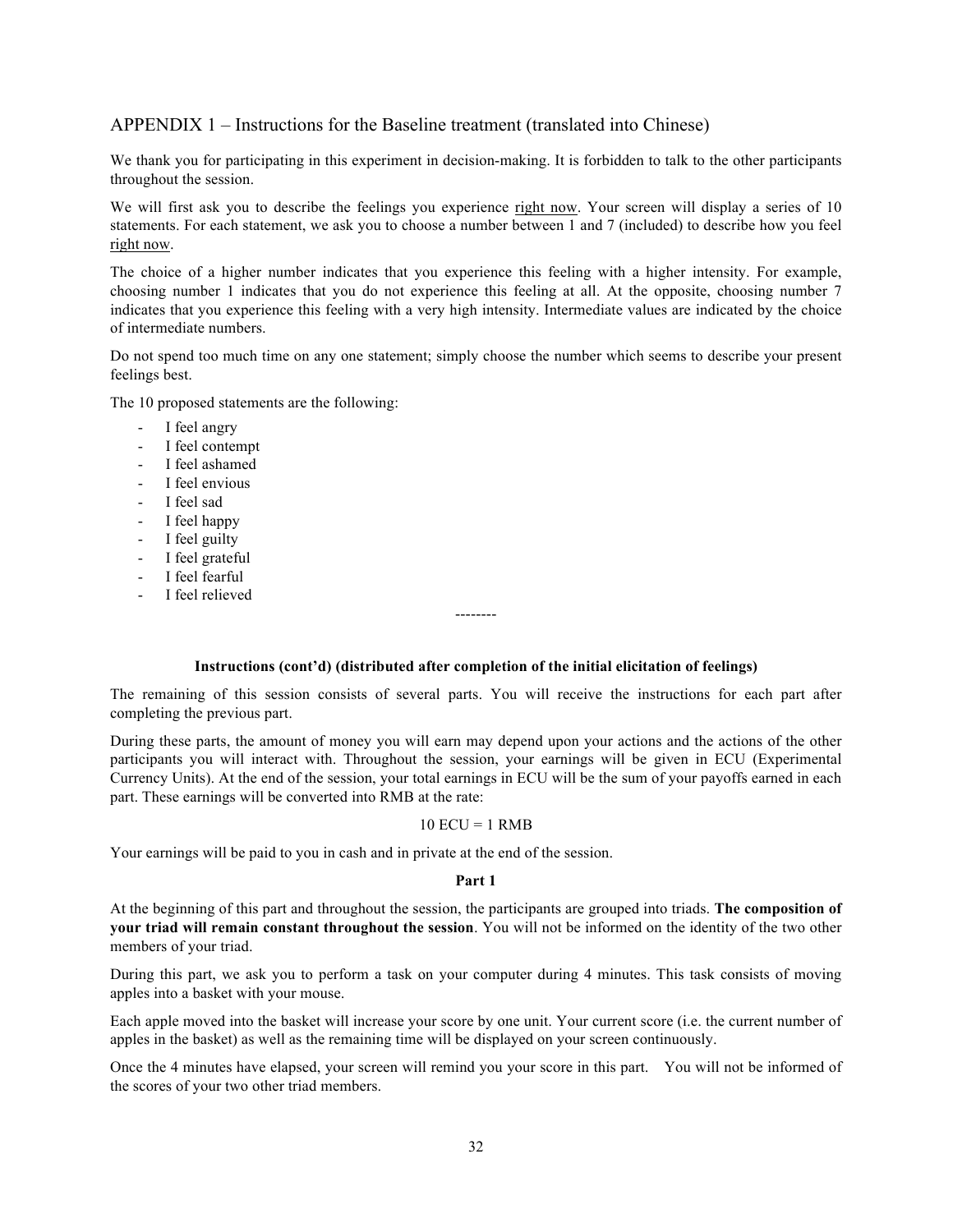You will be paid 100 ECU in this part.

Before starting performing the task, you will be allowed to practice this task during 2 minutes. The performance in this practice period will not be taken into account in your score of this part.

At the end of this part, a questionnaire about your current feelings will be displayed on your computer screen. To fill out this questionnaire, the rules are the same as previously.

If you have any question regarding these instructions, please raise your hand. We will answer to your questions privately.

------

#### **Part 2** (*distributed after completion of the previous part*)

In this part, the composition of your triad is the same as in the previous part.

We ask you to perform the same task on your computer as previously during 4 minutes. You will be paid 100 ECU in this part.

The difference with the previous part is that once the 4 minutes have elapsed, your screen will display your score and your rank within the triad in this part.

The rank 1 will be assigned to the triad member who has performed the highest score.

The rank 3 will be assigned to the member who has performed the lowest score.

The rank 2 will be assigned to the member who has performed the intermediate score.

In case of ties between two or three triad members, the ranks will be assigned randomly between the ties.

You will be informed of the score and the rank of each of your two other triad members.

Last, a questionnaire about your current feelings will be displayed on your computer screen.

If you have any question regarding these instructions, please raise your hand. We will answer to your questions privately.

### ------ **Part 3** (*distributed after completion of the previous part*)

In this part, the composition of your triad is the same as in the previous parts. We ask you to perform the same task on your computer as previously during 4 minutes. You will be paid 100 ECU in this part. Once the 4 minutes have elapsed, your screen will display your score and your rank within the triad, as well as the score and the rank of each of the two other triad members.

A difference with the previous part lies in the fact that the participants who have got **rank 3 (the lowest score)** in each triad will be requested to stand up, to move forward to the front of the room, one by one, before being sent back to their seat.

However, you will be able to modify the regular process by your decisions. Indeed, after being informed on the assignment of ranks and before participants with **rank 3 (the lowest score)** are called to the front of the room, you will decide whether you let the regular process apply or whether you prefer that the member of your triad who has got rank 3 is not called to the front of the room.

- If you are willing that the regular process applies, press « VALIDATE».

- If you are not willing that the member of your triad with rank 3 is called to the front of the room, press «NO STAND UP » and validate your decision.

If at least two members of the triad have pressed « NO STAND UP », the member of your triad who has got rank 3 will not be called and will not be identified in the room. In this case, the members who have chosen « NO STAND UP » will pay a cost of 10 ECU each that will be deducted from their payoff in this part.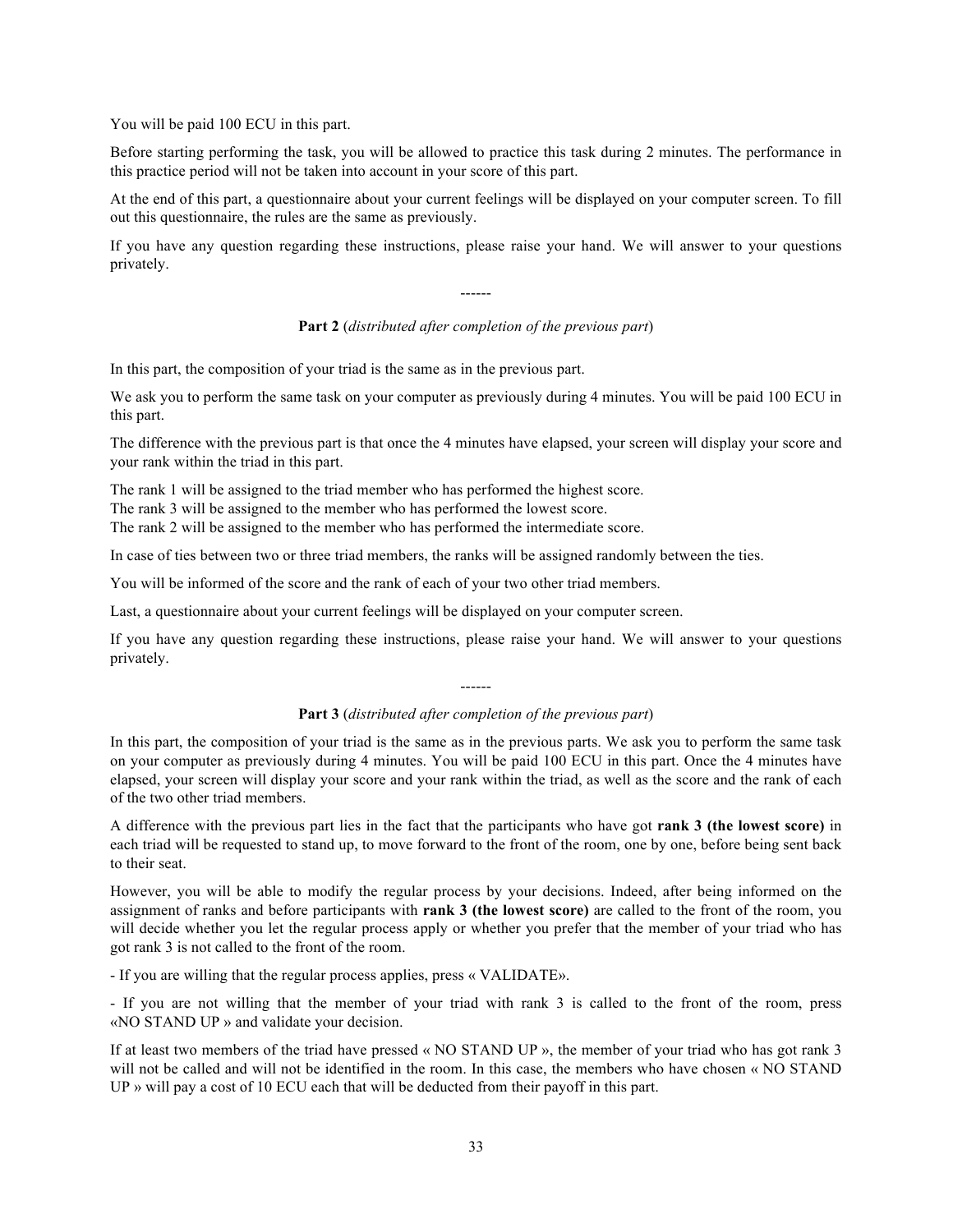In all the other cases, the regular process applies. The member of your triad with rank 3 will be called to the front of the room. Payoffs will not be modified.

You will be informed of the decision of each of your triad members, together with their score and their rank.

A questionnaire about your current feelings will be displayed on your computer screen both after you have made your decision and after the participants with rank 3 have come back to their seat.

If you have any question regarding these instructions, please raise your hand. We will answer to your questions privately.

#### **Part 4** (*distributed after completion of the previous part*)

------

The rules that apply in this part are the same as in Part 2. We ask you to perform the same task as previously during 4 minutes. You will be paid 100 ECU in this part. Once the 4 minutes have elapsed, your screen will display your score and your rank within the triad in this part. You will be also informed of the score and the rank of each of the two other triad members. Then, a questionnaire about your current feelings will be displayed on your computer screen.

Finally, you will be requested to fill out a post-experimental questionnaire and you will be invited to proceed to the payment room.

-------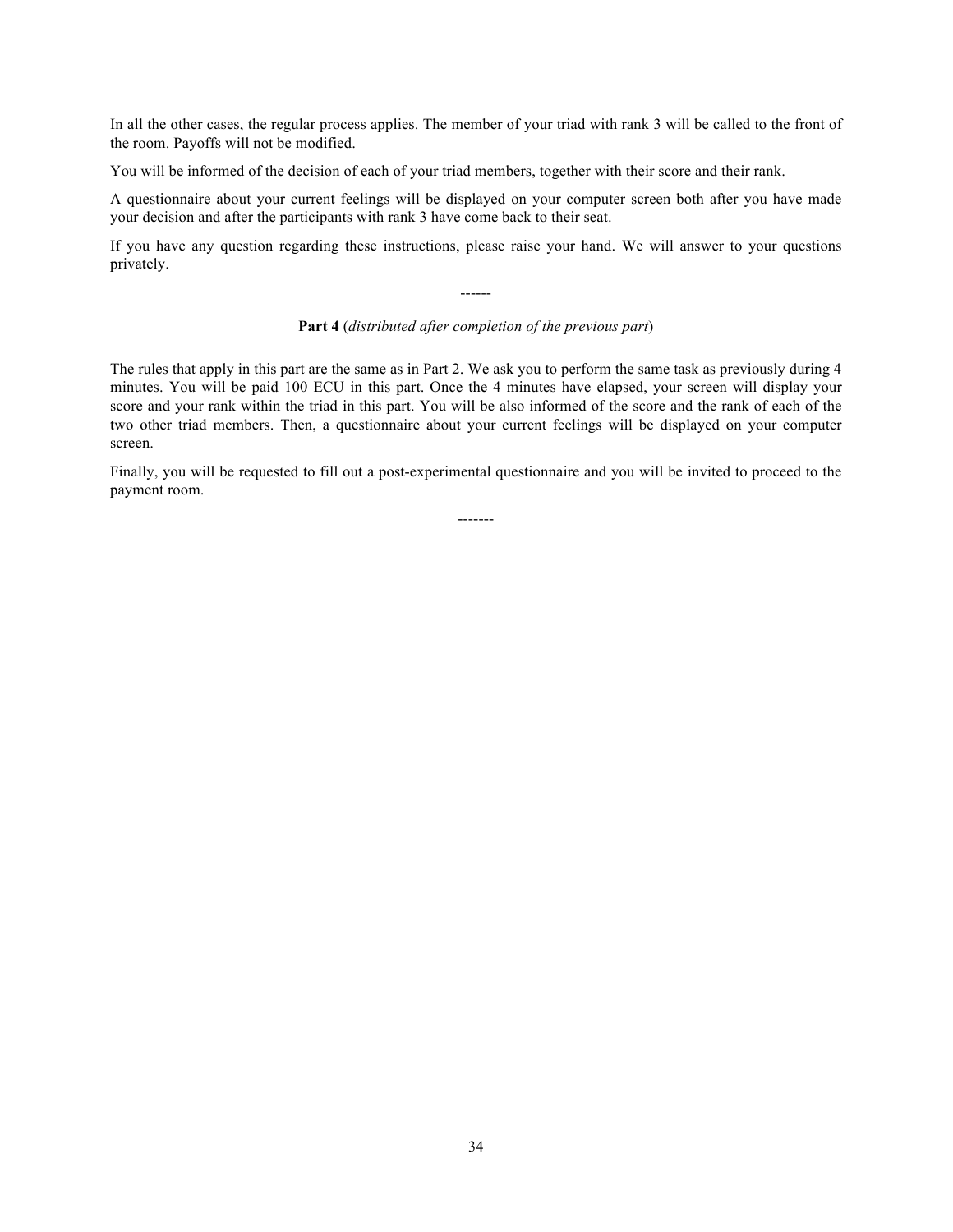### APPENDIX 2 – Instructions for the Homogenous and Heterogeneous treatments (translated into Chinese)

We thank you for participating in this experiment in decision-making. It is forbidden to talk to the other participants throughout the session.

We will first ask you to describe the feelings you experience right now. Your screen will display a series of 10 statements. For each statement, we ask you to choose one number between 1 and 7 (included) to describe how you feel right now.

The choice of a higher number indicates that you experience this feeling with a higher intensity. For example, choosing number 1 indicates that you do not experience this feeling at all. At the opposite, choosing number 7 indicates that you experience this feeling with a very high intensity. Intermediate values are indicated by the choice of intermediate numbers.

Do not spend too much time on any one statement; simply choose the number which seems to describe your present feelings best.

The 10 proposed statements are the following:

- I feel angry
- I feel contempt
- I feel ashamed
- I feel envious
- I feel sad
- I feel happy
- I feel guilty
- I feel grateful
- I feel fearful
- I feel relieved

#### -------- **Instructions (cont'd) (distributed after completion of the initial elicitation of feelings)**

The remaining of this session consists of several parts. You will receive the instructions for each part after completing the previous part.

During these parts, the amount of money you will earn may depend upon your actions and the actions of the other participants you will interact with. Throughout the session, your earnings will be given in ECU (*Experimental Currency Units*). At the end of the session, your total earnings in ECU will be the sum of your payoffs earned in each part. These earnings will be converted into RMB at the rate:

#### $10$  ECU = 1 RMB

Your earnings will be paid to you in cash and in private at the end of the session.

#### **Preliminary part**

At the beginning of this part and for the remainder of the session, the participants will be classified into one of two groups of equal size. Each group is called after the name of an artist: **Klee** or **Kandinsky.** You will be randomly assigned to one of these two groups, either the Klee group, or the Kandinsky group. You will belong to the same group throughout the session.

After informing you about your group membership, your screen will display five pairs of paintings. In each pair, a painting has been made by Klee, the other one by Kandinsky. Your screen will indicate which artist has painted each painting. Each pair of paintings will be displayed during 20 seconds.

After observing these five pairs of paintings, your screen will successively display two more paintings and you will be asked to select the artist who you think made each painting, respectively (Klee or Kandinsky). Each correct answer will pay you 50 ECU.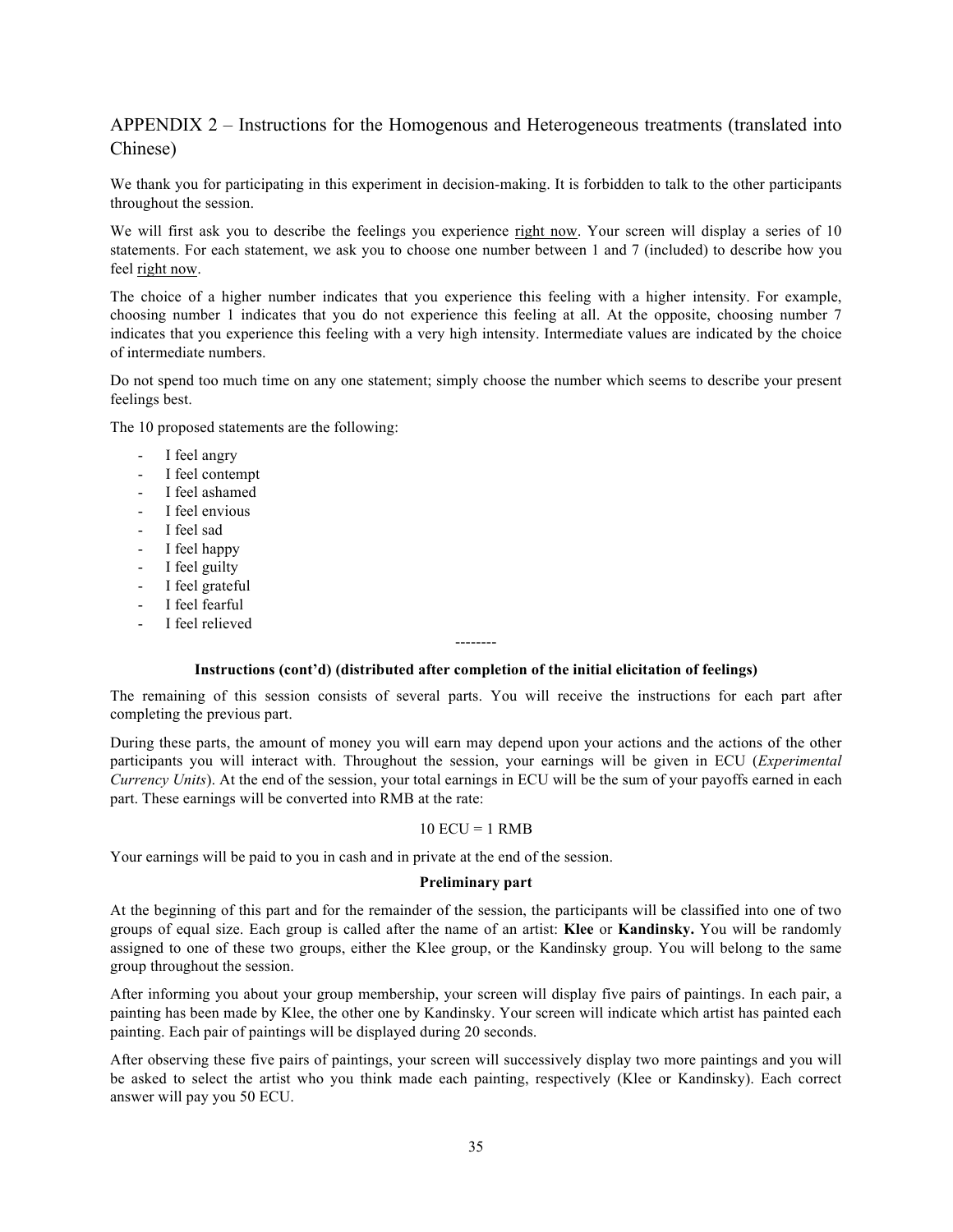You may get help from or help other members in your own group while answering the two questions successively. Indeed, before submitting each of your answers, you can use a group chat program during 3 minutes to get help from or offer help to other members in your own group.

Except for the following restrictions, you can type whatever you want in the lower box of the chat program:

- Please do not identify yourself or send any information that could be used to identify you (age, gender, school,  $\dots$ ).
- Please refrain from using obscene or offensive language.

To send a message to your group members, simply press the button.

Your messages will be shared only with the members of your own group. You will not be able to see the messages exchanged among the other group. People in the other group will not see the messages from your own group either.

Once the communication time has elapsed, you will be requested to enter your answer about the artist you think has made the painting displayed on your screen (Klee or Kandinsky).

You will be informed at the end of the session whether your answers were correct or not.

Once you have submitted your two answers, a questionnaire on your current feelings will be displayed on your computer screen. To fill out this questionnaire, the rules are the same as previously.

Please read these instructions again. If you have any question on these instructions, please raise your hand. We will answer your questions privately. ------

#### **Part 1**

At the beginning of this part and throughout the session, the participants are grouped into triads. **The composition of your triad will remain constant throughout the session**. You will not be informed on the identity of the other members of your triad. In contrast, you will be informed of the group of each of the two other triad members (Klee or Kandinsky); similarly, your triad members will learn your group.

During this part, we ask you to perform a task on your computer during 4 minutes. This task consists of moving apples into a basket with your mouse.

Each apple moved into the basket will increase your score by one unit. Your current score (i.e. the current number of apples in the basket) as well as the remaining time will be displayed on your screen continuously.

Once the 4 minutes have elapsed, your screen will remind you your score in this part. You will not be informed of the scores of your two other triad members.

You will be paid 100 ECU in this part.

Before starting performing the task, you will be allowed to practice this task during 2 minutes. The performance in this practice period will not be taken into account in your score of this part.

At the end of this part, a questionnaire about your current feelings will be displayed on your computer screen.

If you have any question regarding these instructions, please raise your hand. We will answer to your questions privately. ------

**Part 2** (*distributed after completion of the previous part*)

In this part, the composition of your triad is the same as in the previous part. We ask you to perform the same task on your computer as previously during 4 minutes. You will be paid 100 ECU in this part.

The difference with the previous part is that once the 4 minutes have elapsed, your screen will display your score and your rank within the triad in this part.

The rank 1 will be assigned to the triad member who has performed the highest score.